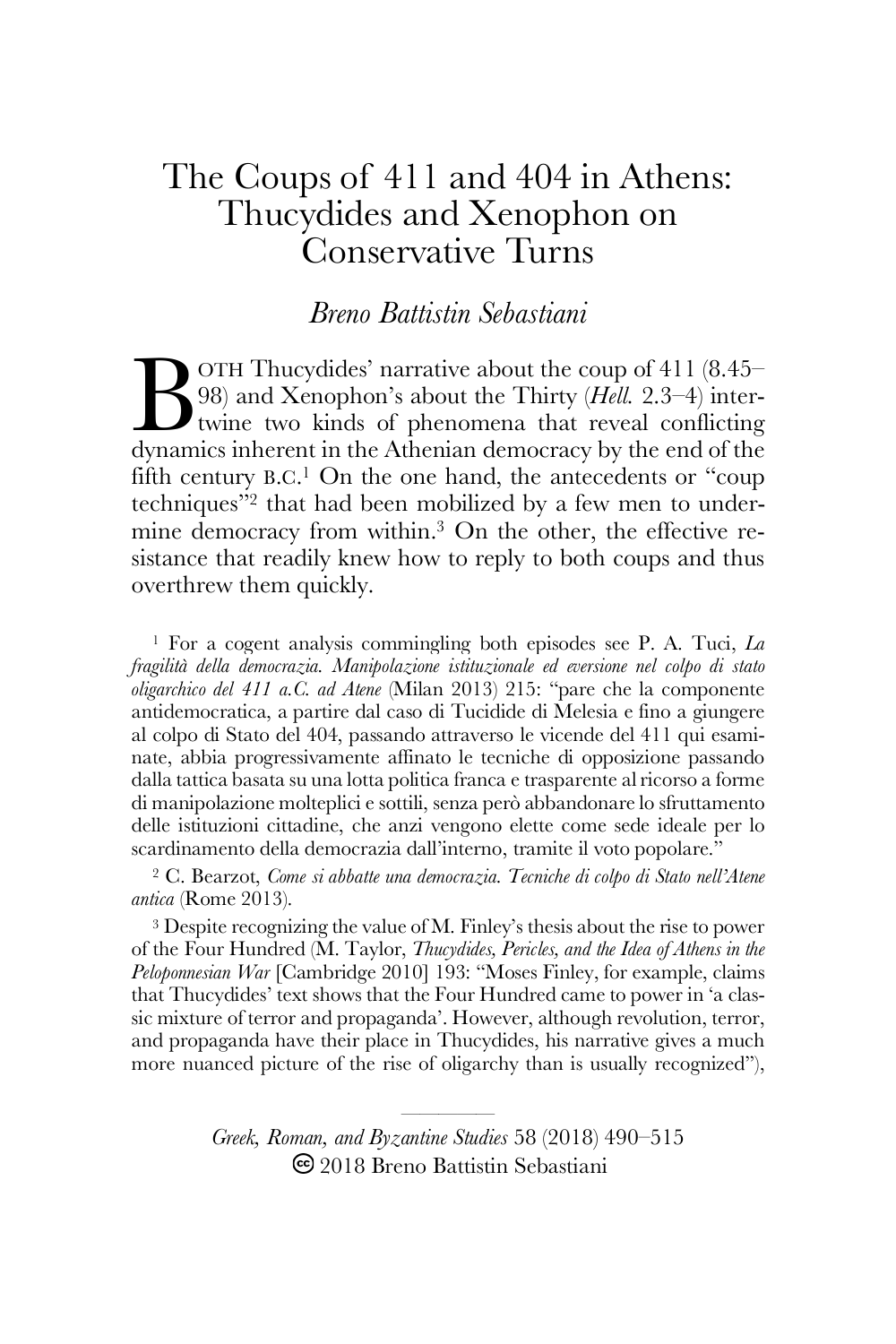Despite their obvious differences, both narratives display several common features worth being examined in parallel. In Thucydides one finds those intertwined coup techniques actually put into practice. He also describes the decisive role played by the majority of the Athenian population aligned with democratic principles (chiefly the sailors), and not only the role of its leaders. 4 Thucydides aimed at reconstructing all the nuances of human initiatives that culminated in 411 and its outcomes, hence converting into text what he had theorized at 1.22.<sup>5</sup> Xenophon, on the other hand, concentrated his analysis especially on aspects seen as paradigmatic for a reconstruction of the events of 404: he focuses his report on the violent acts peculiar to the coup of 404 and insists chiefly on Thrasybulus as the resistance's spokesman. $^6\,$ 

Taylor's own thesis ("Implicating the Demos: A Reading of Thucydides on the Rise of the Four Hundred," *JHS* 122 [2002] 91–108, and *Thucydides, Pericles, and the Idea of Athens* 190–243) has a serious flaw: it considers violence in its physical form only, without taking into account its psychological aspects (e.g., intimidation), thus projecting onto an alleged "passivity" (192) of the Athenians the responsibility for the coup. Two specifically illustrative pages are "Implicating the Demos" 101 and *Thucydides* 218. For alternative views see K. Raaflaub, "Thucydides on Democracy and Oligarchy," in A. Rengakos and A. Tsakmakis (eds.), *Brill's Companion to Thucydides* (Leiden/Boston 2006) 213, and A. Wolpert, "Thucydides on the Four Hundred and the Fall of Athens," in S. Forsdyke et al. (eds.), *The Oxford Handbook to Thucydides* (Oxford 2017) 183.

<sup>4</sup> D. Kagan, *The Fall of the Athenian Empire* (Ithaca/London 1987) 131–186; J. Zumbrunnen, "Thucydides and the Crowd," in *The Oxford Handbook to Thucydides* 486.

<sup>5</sup> R. Osborne, "Changing the Discourse," in K. A. Morgan (ed.), *Popular Tyranny* (Austin 2003) 261; S. Jaffe, "The Regime (*Politeia*) in Thucydides," in *The Oxford Handbook to Thucydides* 394; Zumbrunnen, in *The Oxford Handbook to Thucydides* 475.

<sup>6</sup> A. Wolpert, *Remembering Defeat. Civil War and Civic Memory in Ancient Athens*  (Baltimore 2002) 24. Cf. Osborne, in *Popular Tyranny* 262; J. W. I. Lee, "Xenophon and his Times," in M. A. Flower (ed.), *The Cambridge Companion to Xenophon* (Cambridge 2017) 15–36, at 15. As in the *Hellenica Oxyrhynchia*, probably the work of Cratippus or Theopompus, also in Xenophon's *Hellenica*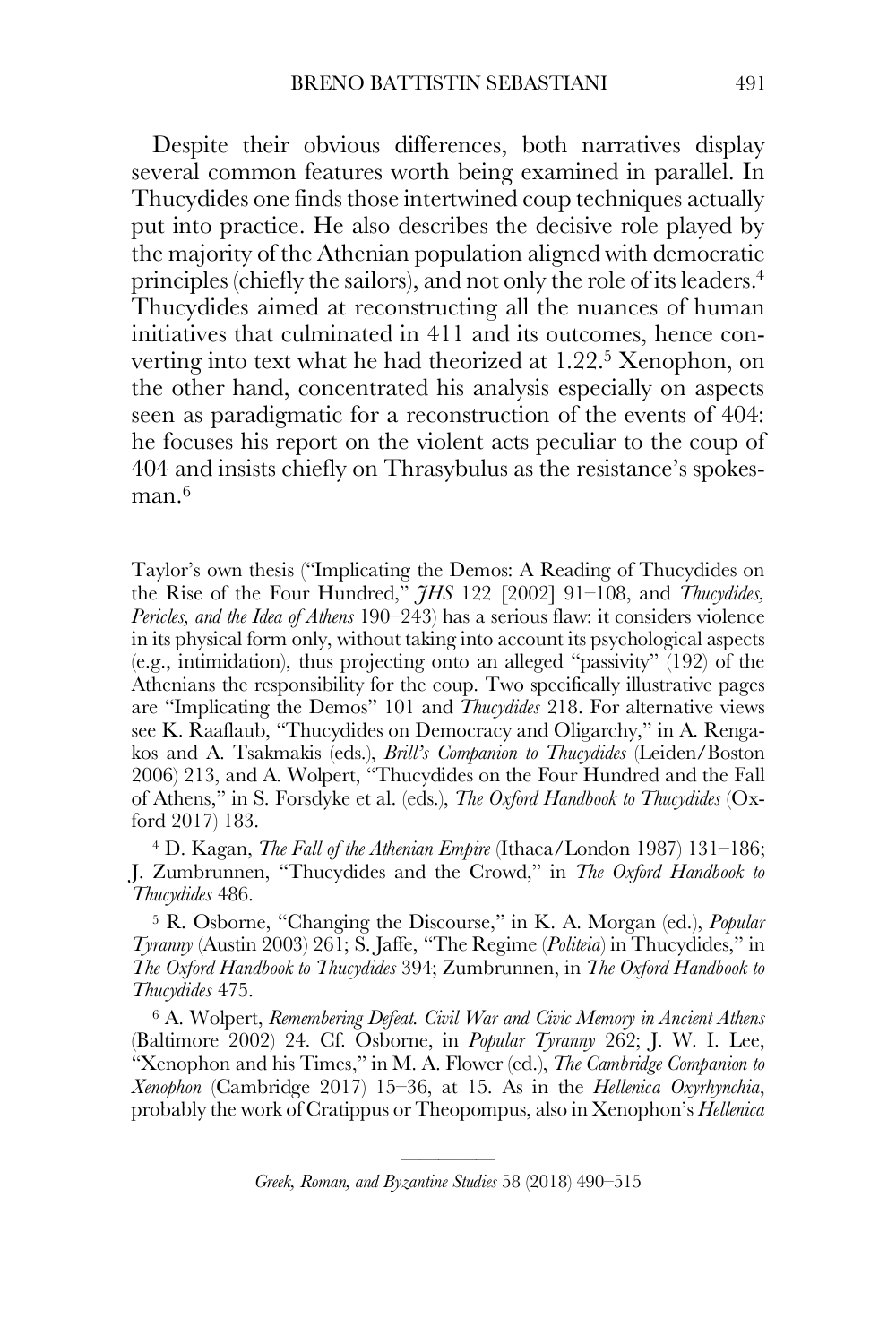Before turning to the analysis of each narrative, however, and to define the paper's main object, some clarifications about the antecedents to both coups seem necessary. <sup>7</sup> In 412/1 Athens experienced a particularly delicate politico-economic situation derived from the conjugation of three major events: the disaster in Sicily (Thuc. 8.1–2), the strenthening of the Spartan position through an alliance with the King ([Arist.] *Ath.Pol.* 29.1), and the grave economic and military crisis provoked by the defection of

"the two most obvious features of Thucydides' historical narrative, the extensive use of speeches rendered in direct form and the temporal subdivision of the wars into winters and summers, ignoring the actual calendar of the *poleis* involved, are addressed and transformed in interesting ways": N. Luraghi, "Xenophon's Place in Fourth-Century Greek Historiography," in *The Cambridge Companion to Xenophon* 84–100, at 91. On Xenophon as a continuator of Thucydides see Luraghi 85–93; J. Marincola, "Xenophon's *Anabasis* and *Hellenica*," in *The Cambridge Companion to Xenophon* 103–118, at 103 and 106 ("As for the *Hellenica*, here Xenophon has inaugurated a type of history that was to become enormously popular in the ancient world, the 'continuous history' "); C. Pelling,"Xenophon's Authorial Voice," in *The Cambridge Companion to Xenophon* 241–262, at 254. On differences in how each historian composes speeches see E. Baragwanath, "The Character and Function of Speeches in Xenophon," in *The Cambridge Companion to Xenophon* 279–297. If Xenophon's narrative partakes of the Thucydidean in many features, many studies in the last decades examined its own specificities. The publication of V. Gray, *The Character of Xenophon's Hellenica* (London 1989), marks a watershed in modern historiography on Xenophon's *Hellenica*, by eschewing *Quellenforschung* problems and conducting a close reading of the text chiefly focused on the literary, historiographical, and moral issues it displays. Because of the wide range of problems addressed through a similar approach, several chapters in the collective works F. Hobden and C. Tuplin (eds.), *Xenophon: Ethical Principles and Historical Enquiry* (Leiden/Boston 2012), and M. A. Flower (ed.), *The Cambridge Companion to Xenophon*, are also fundamental to the present paper. Both are unthinkable without Gray's pioneering work.

<sup>7</sup> For detailed accounts see M. Ostwald, *From Popular Sovereignty to the Sovereignty of Law* (Berkeley 1987) 337–358; Tuci, *La fragilità della democrazia* 13– 112 (antecedents to 411 coup), and Ostwald 460–475 (antecedents to the Thirty). For reconstructions of both coups see Ostwald 358–395 and 475– 491 respectively.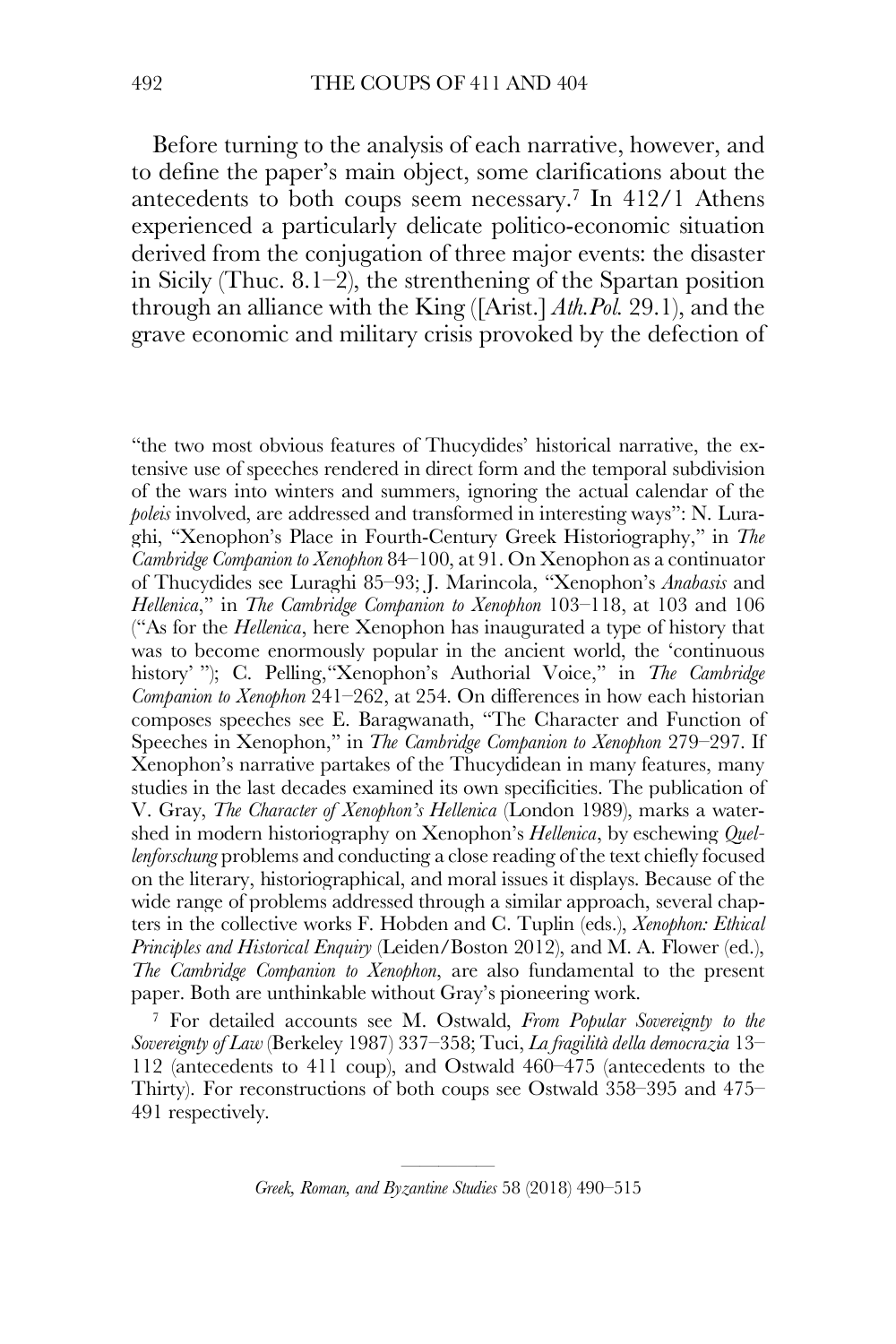Kios (Thuc. 8.14). Faced with such a vulnerable8 situation, for the first time in almost a century (Thuc. 8.68.4) the Athenian demos was overthrown by an initiative planned and launched on several fronts, an internal coup whose chief aim (never publicly voiced but repeatedly exposed by Thucydides) was the *katalysis* or dissolution of the democracy.9 When some rich aristocrats came to feel particularly harmed in their economic interests and at the same time ill-compensated in the political sphere, they gathered to plan how to dissolve the constitution, thus changing the current democratic way of life.10 Three kinds of men formed the core of the Four Hundred plus Ten plenipotentiaries.11 First, men like the selfish Alcibiades, then exiled

<sup>8</sup> On this notion and its correlate "fragility" (below), see Tuci, *La fragilità della democrazia* 11 and 215–216.

<sup>9</sup> D. Gish, "Defending *dēmokratia*: Athenian Justice and the Trial of the Arginusae Generals in Xenophon's *Hellenica*," in *Xenophon: Ethical Principles*  161–212, is explicit (171): "the oligarchic faction had made use of democratic institutions and procedures to accomplish its overthrow of the regime." *Katalysis tou demou* and analogous syntagms are recurrent in Thucydides' text. He uses them to mean the *metastaseis* of the regime either in Athens or in other cities such as Samos or Thasos, e.g. 8.47.2 τὸ καταλῦσαι τὴν δηµοκρατίαν, 8.49.1 τῆς τοῦ ἐκεῖ δήµου καταλύσεως, 8.54.4 καταλύσουσι τὸν δῆµον, 8.63.3 δηµοκρατία κατελέλυτο, 8.65.1 τοὺς δήµους ἐν ταῖς πόλεσι κατέλυον, 8.68.4 τοῖς ξυγκαταλύουσι τὸν δῆµον, 8.86.2 τοὺς τὸν δῆµον καταλύοντας etc. From 410 onward, because of the decree of Demophantus, any attempt to abate the democracy would be criminally prosecuted (Andoc. 1.96–98), which might have been already anticipated by the Solonian law of *eisangelia* (*Ath.Pol.* 8.4).

<sup>10</sup> On the three major taxes—the *eisphora*, the *trierarchia*, and the *choregia* paid almost exclusively by the richest men, see L. Patriquin, *Economic Equality and Direct Democracy in Ancient Athens* (New York 2015) 43–44. On these as sources of elite's anxiety see M. Simonton, *Classical Greek Oligarchy. A Political History* (Princeton 2017) 33.

<sup>11</sup> Thuc. 8.67.1: "First, they summoned the people to a meeting and proposed a resolution that ten secretaries be chosen with full authority and that these should draft a resolution to be brought before the people on an appointed day about how the state should best be governed" (text Jones/ Powell [OCT], transl. J. Mynott, *Thucydides* [Cambridge 2011]). *Ath.Pol.* 29.2, 32.3: "the Four Hundred with the powerful ten generals entered the council-house

<sup>—————</sup> *Greek, Roman, and Byzantine Studies* 58 (2018) 490–515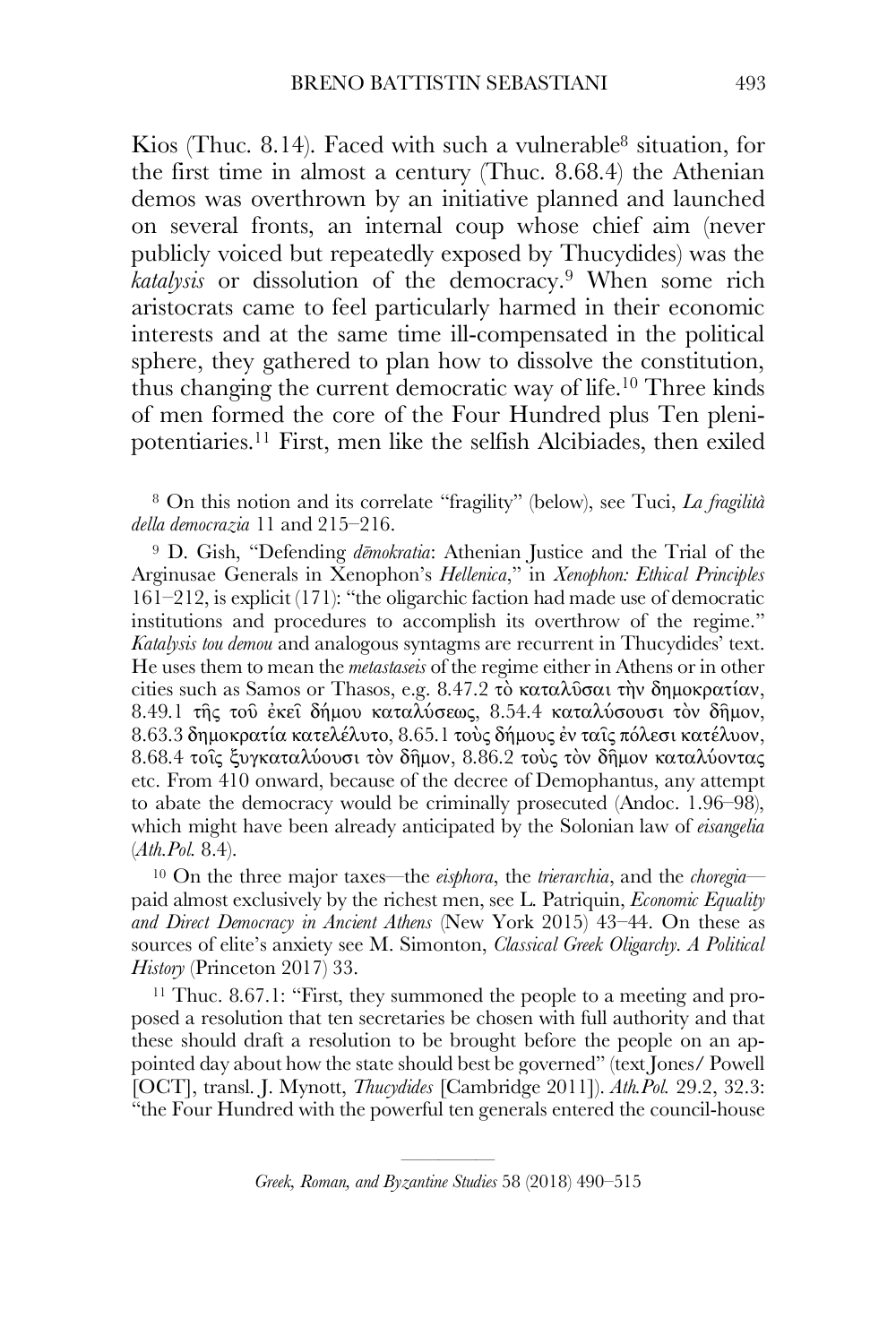and eager to return to Athens at any price.12 Second, citizens known for their former democratic opinions and acts, like Peisander and Theramenes, but who had then changed their minds. And third, harsh traditional opponents to democracy like Antiphon. The coup was short-lived—four months only—but left a deep impression on the polis imagination, on Thucydides, and on posterity, given the grave rupture it represented.13

Regarding the coup of 404, the defeat by Sparta will be pointed to as the decisive factor that led to it.14 But this is just the first difference between the two coups that we should keep in mind before going forward. The Four Hundred remained in power only four months because they failed to achieve their objectives (ending the war or gaining Persian support), and Athens was, as a result, in a more dangerous situation than when they came to power. The Thirty, by contrast, relied primarily on foreign support to maintain their rule. They were in many ways a puppet regime. It is true that their escalation in violence caused opposition to grow, but the Thirty were overthrown primarily because of Sparta, which withdrew its support in part because of

and began ruling the city" (text Oppermann [BT], transl. Rhodes [London 1984]). On the nature and composition of this extraordinary magistracy and the differences between Thucydides' narrative and that of the *Ath.Pol.* see Tuci, *La fragilità della democrazia* 13–28; H. Heftner, *Der oligarchische Umsturz des Jahres 411 v. Chr. und die Herrschaft der Vierhundert in Athen* (Frankfurt am Main 2001) 6–16; Osborne, in *Popular Tyranny* 256; Wolpert, in *The Oxford Handbook to Thucydides* 183.

<sup>12</sup> Taylor, *Thucydides, Pericles, and the Idea of Athens* 195; M. P. Nichols, *Thucydides and the Pursuit of Freedom* (Ithaca 2015) 159.

<sup>13</sup> Even though Athens had been a democracy for a century (since the fall of the Pisistratids), the rupture promoted by the coup of 411 can be interpreted as another episode in a long history peppered by internal conflicts between the few and the many. In the chapter where the author of the *Ath.Pol.* itemizes the steps of the polis' constitutional evolution, this coup is said to have been the eighth constitutional change among eleven listed (41.2).

<sup>14</sup> On the importance of the *Ath.Pol.* for the reconstruction of the episode see W. J. McCoy, "Aristotle's *Athenaion Politeia* and the Establishment of the Thirty Tyrants," *YCS* 24 (1975) 131–145. For sources and further bibliography see P. Krentz, *The Thirty at Athens* (Ithaca 1982) 54.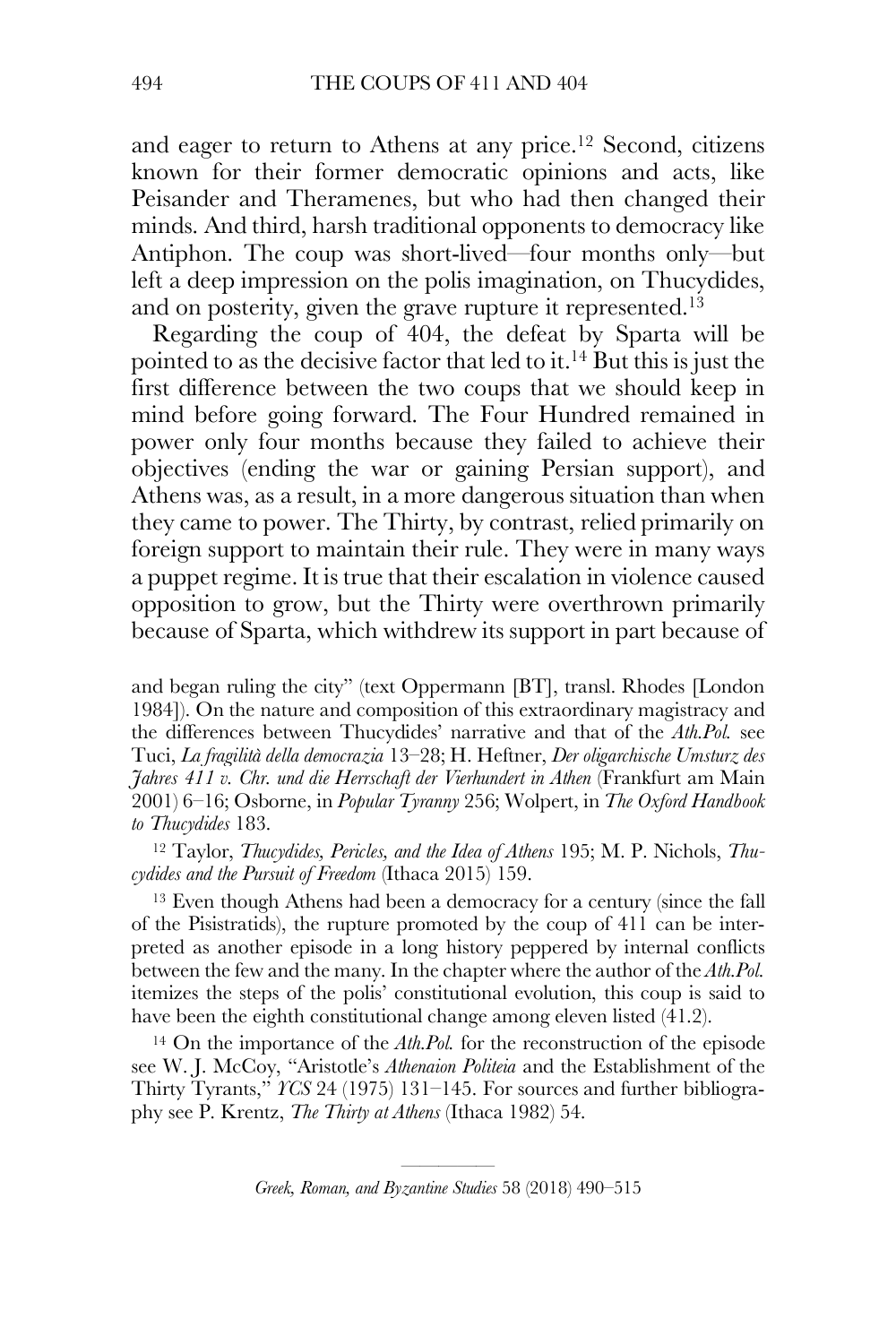discontent within the Peloponnesian League and in part because Lysander supported the oligarchs and Pausanias wanted to weaken him. Despite the victories of the democratic resistance, the Spartans could have crushed the democratic exiles if it had brought its full might against them.15

To define the object of this paper—which meditations from Thucydides and Xenophon are still worth retaining to enhance our comprehension of ancient conservative turns—I am building on the conclusions of S. Forsdyke, L. Tritle, and chiefly C. Bearzot's fundamental book.<sup>16</sup> The three insist on the similarities of procedures and agents, such as Theramenes and Thrasybulus, especially in the conjunction after the defeat by Sparta. I also take for granted that Xenophon was deeply committed to Athenian democracy, as argued by  $D$ . Gish,<sup>17</sup> and that Socratic influence was decisive in his view of Athenian democracy.18 This however does not imply either a difference from, or

<sup>15</sup> For a comparison of the coups from the perspective of the different reactions to them, and which highlights the chief role of the "oath of Demophantus" to the reaction against the Thirty, see D. Teergarden, *Death to Tyrants! Ancient Greek Democracy and the Struggle against Tyranny* (Princeton 2014) 15–53. For a detailed comparison focused on the role that institutions played in the survival of oligarchies during the Classical period (not exclusively in Athens), see Simonton, *Classical Greek Oligarchy*.

<sup>16</sup> S. Forsdyke, "The Impact of Democracy on Communal Life," in J. P. Arnason et al. (eds.), *The Greek Polis and the Invention of Democracy. A Politico-Cultural Transformation and its Interpretations* (Chichester 2013) 227–259, at 238; L. A. Tritle, "Democracy and War," in *The Greek Polis* 298–320, at 300–308; Bearzot, *Come si abbatte una democrazia*.

<sup>17</sup> Gish, in *Xenophon: Ethical Principles* 161–212.

<sup>18</sup> S. B. Ferrario, "Xenophon and Greek Political Thought," in *The Cambridge Companion to Xenophon* 57–83, at 66: "three of his most important areas of concern are the ideas of Socrates regarding the positive cultivation of the democratic citizenry and particularly of its leadership (covered in most detail in the *Memorabilia*); the ways in which Athens as a political society can sustain and improve its way of life (again, an important theme in the *Memorabilia*, and the central subject of the *Poroi*); and the capacity of democracy to produce effective decisions and good government (particularly visible through a num-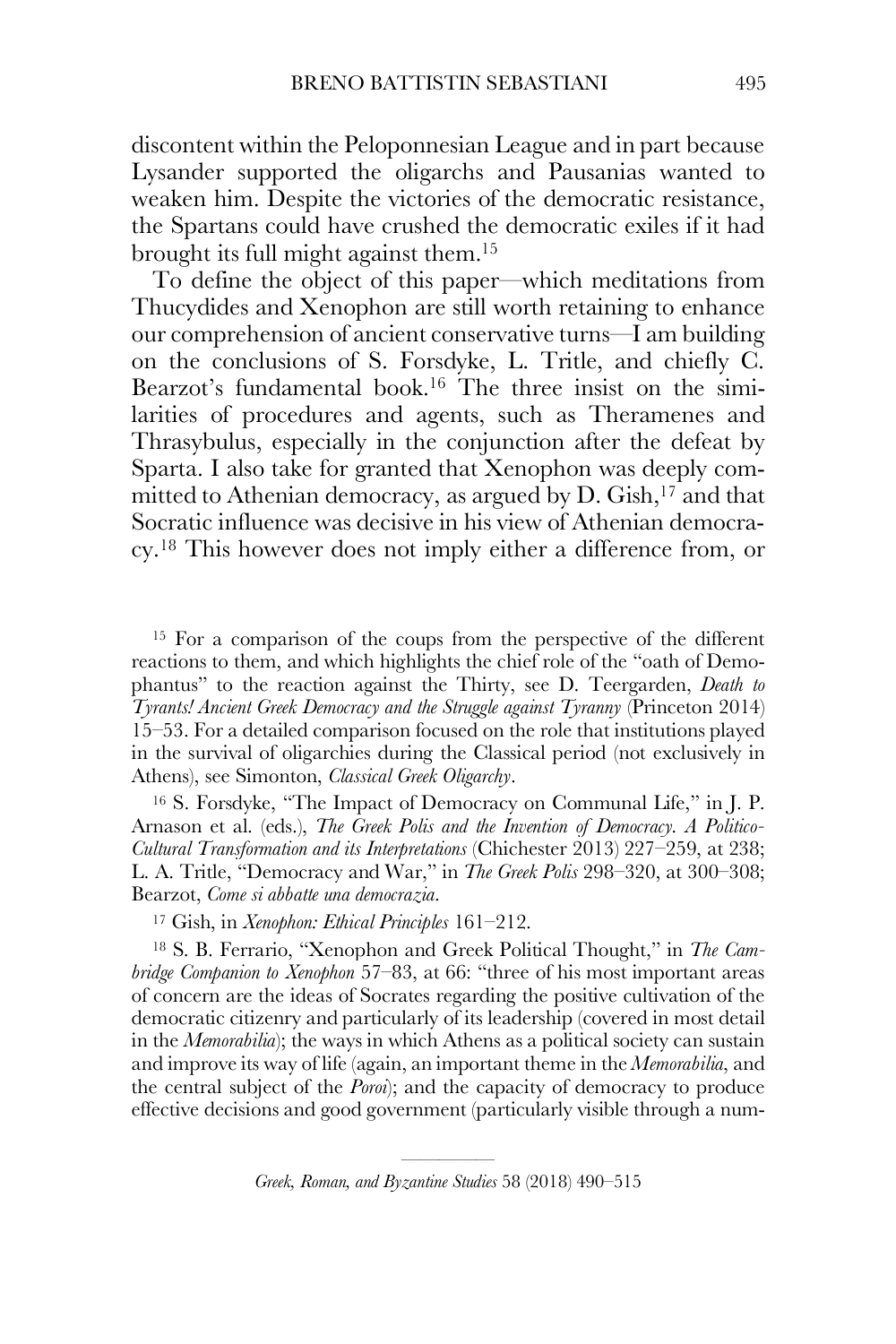necessarily a resemblance to, Thucydides, whose view of Athenian democracy is far from clear, especially if one takes into consideration the possible moment when the historian may have composed his narrative. Thucydides almost never issues explicit judgments in an authorial voice. In an unusual snippet, he narrates the appointment of the Five Thousand and then writes in the first person: "for the first time, in my life at any rate, the Athenians appear to have enjoyed good government, with a moderating balance between the few and the many, and this was the thing that first began to lift the city out of its sorry state" (8.97.2). If this authorial judgement can be interpreted in different or even opposite ways,  $19$  it also implies that for the historian the government of the few is not something to be a priori discarded as a valid alternative.

The significant point to be made from this summation is that both coups were preceded by critical economic conjunctures which chiefly threatened members of the polis with much to lose—a point that has not been deeply explored by P. Tuci or C. Bearzot.20 It is true that economic interests were not the primary

ber of anecdotes in the *Anabasis* and *Hellenica*)." See also P. Ludwig, "Xenophon as a Socratic Reader of Thucydides," in *The Oxford Handbook to Thucydides* 516.

<sup>19</sup> See Mynott, *Thucydides* 573 n.1: "[t]he interpretation of this striking authorial judgement has attracted much (unresolved) dispute: see Hornblower's summary at III, pp. 1033–6, which has the despairing conclusion, 'It seems extraordinary that two important discussions of the same topic by powerful authorities (Andrewes; De Ste. Croix), reaching diametrically opposed conclusions, should have appeared in the same year 1981, written by members of the same Oxford college, but showing no awareness of each other's (new) arguments'." On the importance of this snippet as "the first time in extant literature that the concept of mixture was used to characterize a form of government" see D. E. Hahm, "The Mixed Constitution in Greek Thought," in R. K. Balot (ed.), *A Companion to Greek and Roman Political Thought* (Malden 2009) 178–198, at 178–179. For discussions on Thucydides' opinion about the Five Thousand see Raaflaub, in *Brill's Companion to Thucydides* 189; Jaffe, in *The Oxford Handbook to Thucydides* 404; Zumbrunnen, in *The Oxford Handbook to Thucydides* 486.

<sup>20</sup> Raaflaub, in *Brill's Companion to Thucydides* 215, is explicit in emphasizing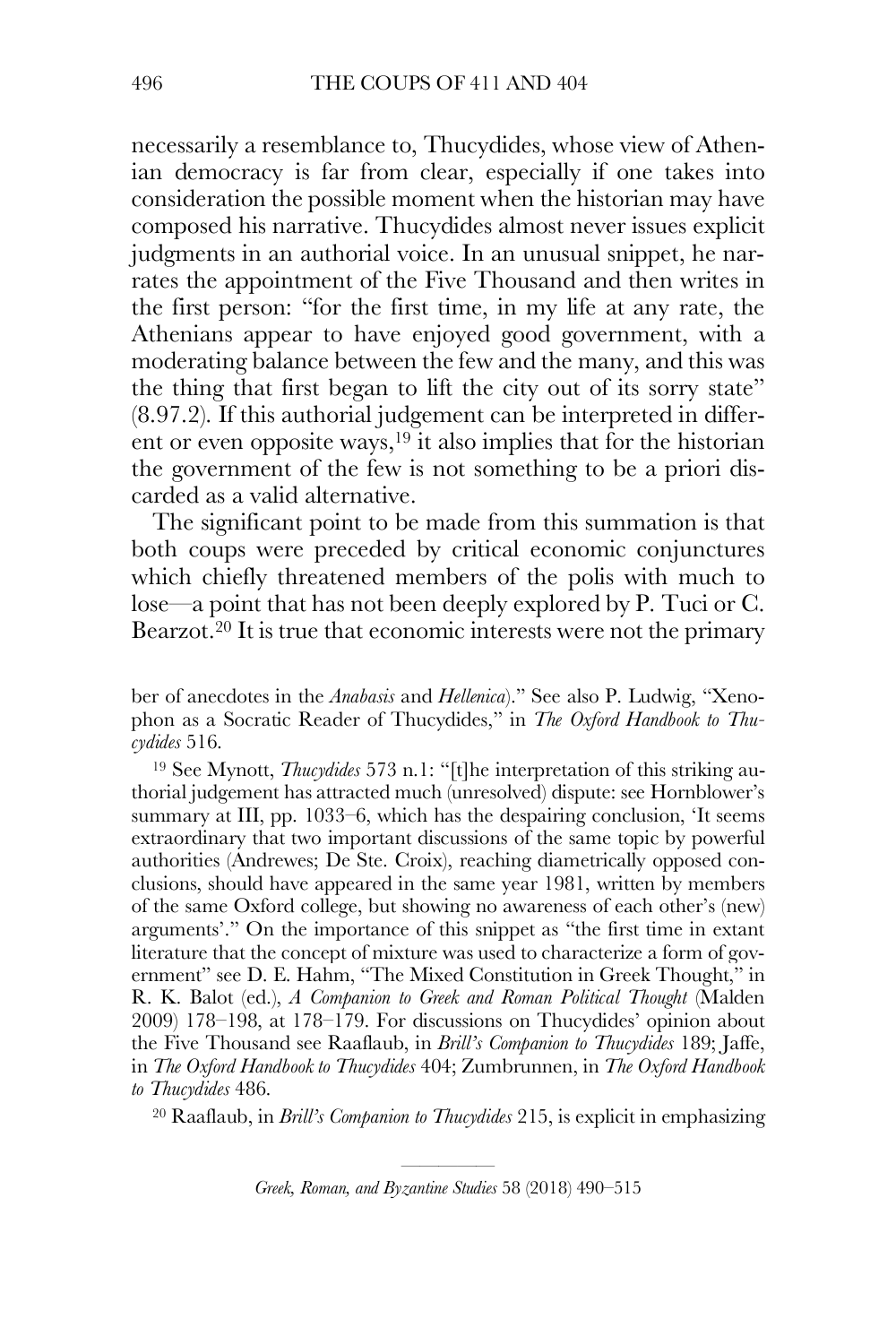factors that led to the overthrow of the democracy in 411 or 404: Athenian military failures, the destruction of the Athenian fleet in Sicily and the surrender of Athens to Sparta, lie at the heart of both coups. Yet the economic impacts provoked by such circumstances did trigger oligarchic reactions,21 thus intertwining both coups with a red thread which allows one to assess them in comparison. Availing themselves of these conjunctures, the oligarchs knew how to act quickly in order to prevent being deprived of either money or political influence, or both. In what follows, this paper proposes a comparative interdisciplinary survey about how the promoters of those coup techniques behaved and which were the constitutional changes they promoted (next section). In the third section (*Resistance*), it examines the attitudes of the main leaderships who opposed both coups. Finally, the paper ends with suggestions reinforcing the importance of both Thucydides' and Xenophon's narratives as still useful tools to make intelligible how coups are brought about and what they implied in ancient times, or perhaps even in contemporary ones too.22 The paper's chief aim is to contribute

the role of the rich in oligarchic coups: "[o]ligarchy reserves power for those who contribute most with their bodies and money, that is, the wealthy horsemen and the hoplites (Th. 8.65.3; cf. Arist. *Ath.* 29.5), as opposed to the poor who man the ships (Ps.-Xen. *Ath.* 1.2). Pay for military service remains intact, that for political functions is, with few exceptions, abolished (Th. 8.65.4; Arist. *Ath.* 29.5). The oligarchs' true goal is to monopolize power (Th. 8.48.1; 8.66.1; 8.70.1), which they then protect by every possible means, including terror (8.48.6; 8.65.2; 8.66.2ff.; 8.70.2; 8.74.2–3)."

<sup>21</sup> For the fundamental notion of oligarchy as "a specific historical reaction to another concrete phenomenon, that of *dēmokratia*," see Simonton, *Classical Greek Oligarchy* 1–9.

<sup>22</sup> To be clear, I am not exclusively thinking of contemporary coups according to, say, "traditional patterns" (i.e., those carried out or kept in course chiefly through violent means, like the 1964–1985 Brazilian military dictatorship, the 1973 coup in Chile, or the 1979 Iranian revolution, among others). I have in mind something at the same time broader and subtler, a pattern grounded on combinations of techniques like those described in the next paragraphs. In other words, the focus of my suggestions is forms of conservative reactions against popular requests or rights, especially after the 2007/8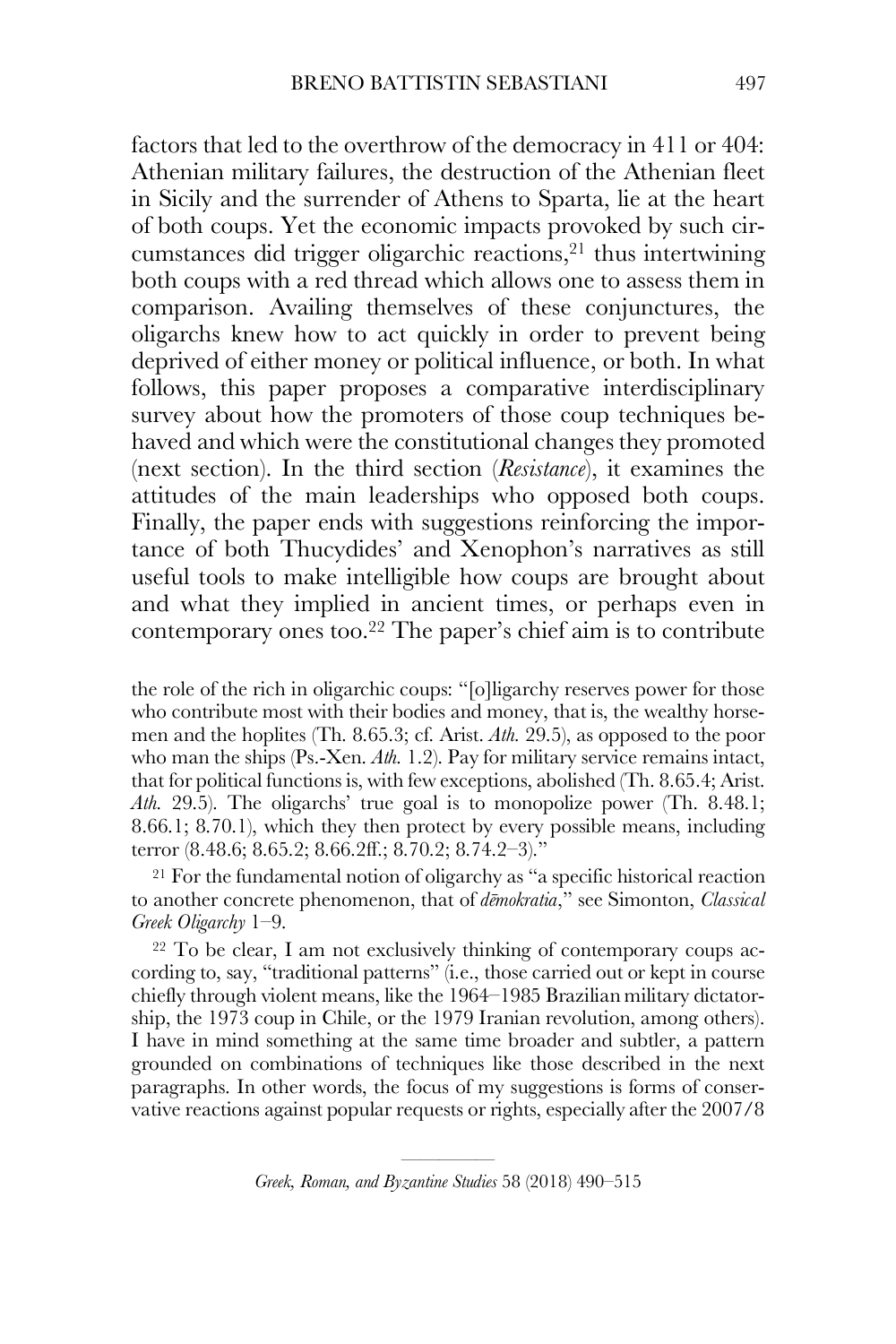to a broader reflection on how conservative turns begin by fomenting post-truth inegalitarian environments and, at the same time, how such turns strengthen when fomented by these very same environments—both initiatives that usually culminate in coups, either openly or not. In this sense, I owe a great deal to E. M. Wood and especially to L. Patriquin.23 Although not directly interested in coup techniques, their deeply ingrained concerns with the material demands inherent to the maintenance of any political organization, and of democracy in particular, can still be converted into useful insights.

## *Coup techniques*

However narrated by each historian with a distinct emphasis, both coups display common trajectories that draw the reader's attention in a particular way. C. Bearzot singles out the "coup techniques" put into practice by the conspirators of both 411 and 404, thus coping with the initial difficulty of examining Thucydides' and Xenophon's texts side by side. Schematically, these techniques are condensed into three main initiatives that indicate how the men acted in collusion, launched the three techniques at the same time, and, what was the main target they aimed at, concentrated power and resources at the demos' expense. The techniques  $\arctan{24}$  (a) to control institutional activities by clandestine acts of fraternities eager to influence the boule, the assembly, and the elections; (b) systematic propaganda to influence public opinion by urging the *soteria* or salvation of the city, to be achieved only by means of the dissolution of the democracy; (c) attempts to reduce the population to political inertia by means of intimidation, ideological confusion (because

crisis, about which books like S. Petrucciani, *Democrazia* (Turin 2014), or Y. Mounk, *The People vs. Democracy. Why our Freedom is in Danger and How to Save it*  (Cambridge 2018), for example, offer many insights.

<sup>23</sup> L. Patriquin (ed.), *The Ellen Meiksins Wood Reader* (Leiden/Boston 2012); L. Patriquin, *Economic Equality and Direct Democracy in Ancient Athens* (New York 2015)*.*

<sup>24</sup> Bearzot, *Come si abbatte una democrazia* 185–186. For a complementary view see Tuci, *La fragilità della democrazia* 199–214.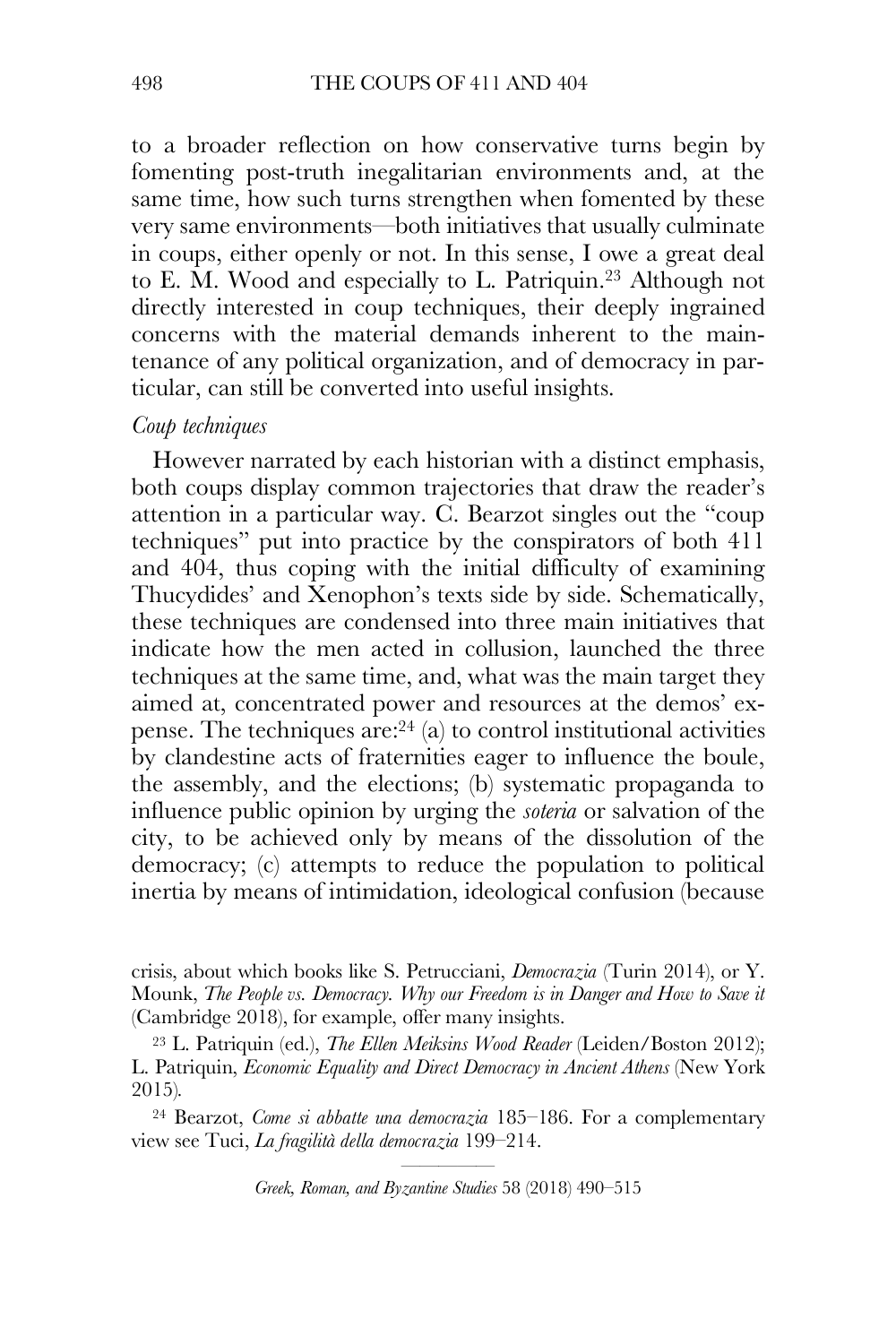of the unpredictable behavior of Theramenes, Phrynichus, and Peisander, for example), open violence or lawfare (especially in 404).

According to these techniques, the main difference between Thucydides' and Xenophon's narratives is that the latter emphasizes the third technique especially in what concerns intimidating practices, violent elimination of political opponents and chiefly prosecutions, the main example of which was Theramenes' condemnation to death. Xenophon writes but a few remarks about the first technique; about the second, he seems to agree that *soteria* was a forceful issue after the defeat to Sparta.25 In other words, he has not criticized the use of this idea as deliberate ideological propaganda.

In detail, each narrative displays the following points. Fraternities translate what in Thucydides are labeled *xynomosiai*, that is, groups with particular interests whose members were bound by oaths of fidelity and mutual assistance. In Thucydides' words, these "private associations already existed in the city to deal with lawsuits and elections" (8.54.4, slightly adapted). These associations are what other sources like Plato call *hetairiai* and had as their main aim "the will to subtract themselves from public control, openly refusing the democratic principle of publicity in politics."26 By acting on the borders of the juridical and political spheres, these fraternities gave economic support to their members and gathered information about opponents, thus furnishing or suppressing evidence, directly interfering with juries and magistrates, intimidating through bribery or open violence, among other initiatives.27 Most of the time these fraternities controlled

<sup>25</sup> Bearzot, *Come si abbatte una democrazia* 423.

<sup>26</sup> Bearzot, *Come si abbatte una democrazia* 136–137. See also L. G. Mitchell and P. J. Rhodes, "Friends and Enemies in Athenian Politics," *G&R* 43 (1996) 12.

<sup>27</sup> Besides the incisive statement by Thucydides (however somewhat vague as well (8.54.4): τάς τε ξυνωµοσίας, αἵπερ ἐτύγχανον πρότερον ἐν τῇ πόλει οὖσαι ἐπὶ δίκαις καὶ ἀρχαῖς), another contemporary allusion to direct inter-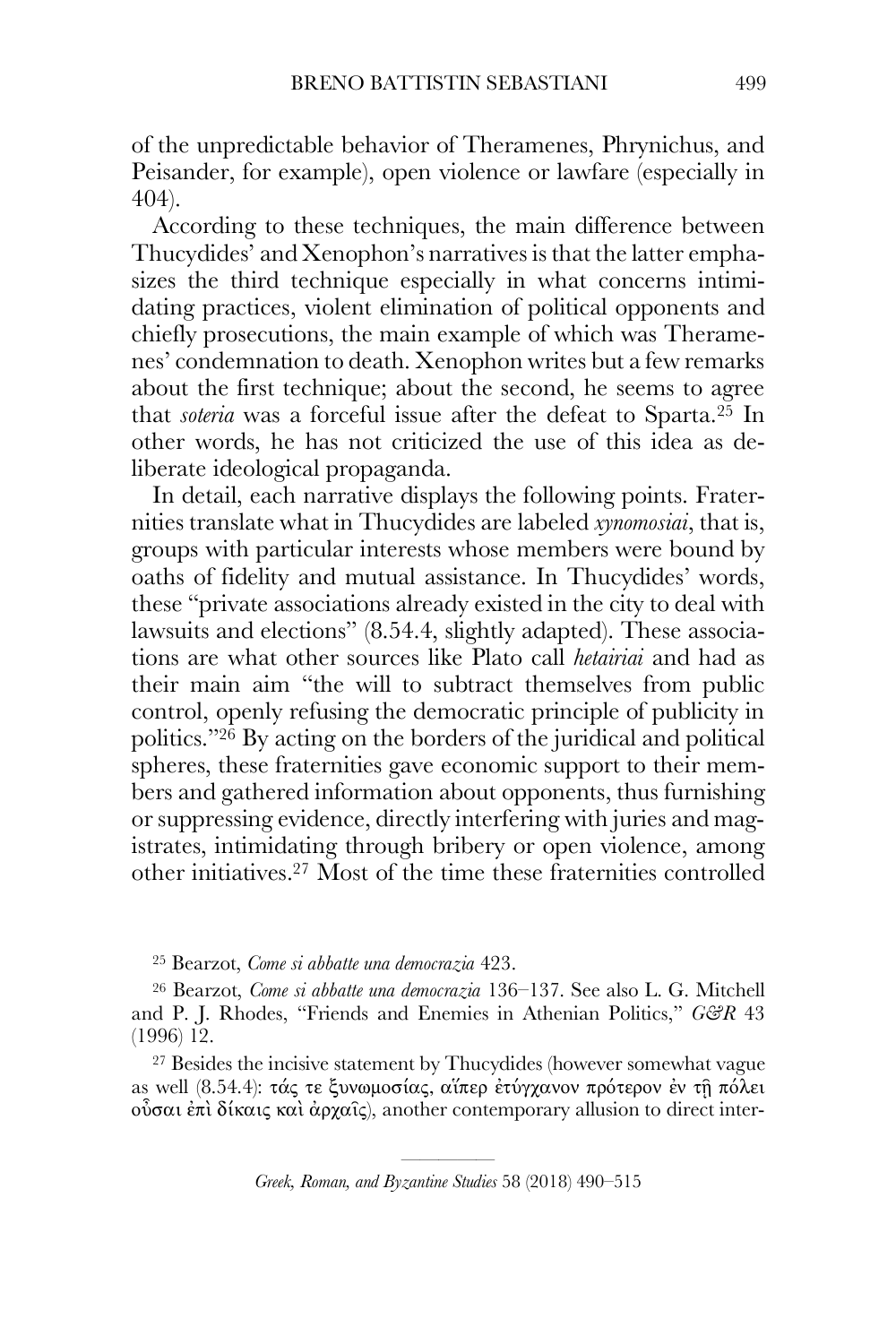the meetings of the boule and the assembly through prior choices of orators and the subjects to be debated. This, however, does not mean that they had absolute power. The replacement of Phrynichus and Scironides by Diomedon and Leon as naval officers in the winter of 412/1 shows that the demos was still somewhat able to take autonomous decisions (Thuc.  $8.54.3$ ), $28$ yet Thucydides unmasks the eventual agreements between the people and the leaders of both the assembly and the courts that were reached chiefly through intimidation: "This, however, was a specious message, directed at the masses, since the ones making these changes were also going to be the ones in control of the city" (8.66.1).

The *Hellenica* does not mention fraternities explicitly but gives a precious hint that may disclose how these groups long behaved. In the narrative about the trial of the generals of Arginusae (406), Xenophon writes that "Theramenes and his followers (*hoi oun peri ton Theramene*) suborned many men to wear black cloaks and have their hair shorn close during the festival so that, when they went to the Assembly, it might appear that they were relatives of the men who had died; they also persuaded Callixenus to accuse the generals in the Council. They then held an assembly in which the Council introduced its resolution, which had been proposed by Callixenus" etc.  $(1.7.8-9).^{29}$  The proposal is introduced by Callixenus and the scene is made complete when "someone stood up in the Assembly and claimed that after the sea battle, he had been saved by clinging to a grain barrel, and that those who were drowning commanded him, if

ference in elections can be found in Ar. *Lys*. 577–578 (καὶ τούς γε συνισταµένους τούτους καὶ τοὺς πιλοῦντας ἑαυτοὺς / ἐπὶ ταῖς ἀρχαῖσι διαξῆναι καὶ τὰς κεφαλὰς ἀποτῖλαι, "and break apart the groups of men / who join up together in their factions / seeking public office—pluck out their heads" [transl. I. Johnston]). See also Bearzot, *Come si abbatte una democrazia* 142; Tuci, *La fragilità della democrazia* 58–65 and 98–101.

<sup>28</sup> See also Tuci, *La fragilità della democrazia* 56.

<sup>29</sup> Text E. C. Marchant (OCT), transl. J. Marincola, *The Landmark Xenophon's Hellenica* (New York 2009).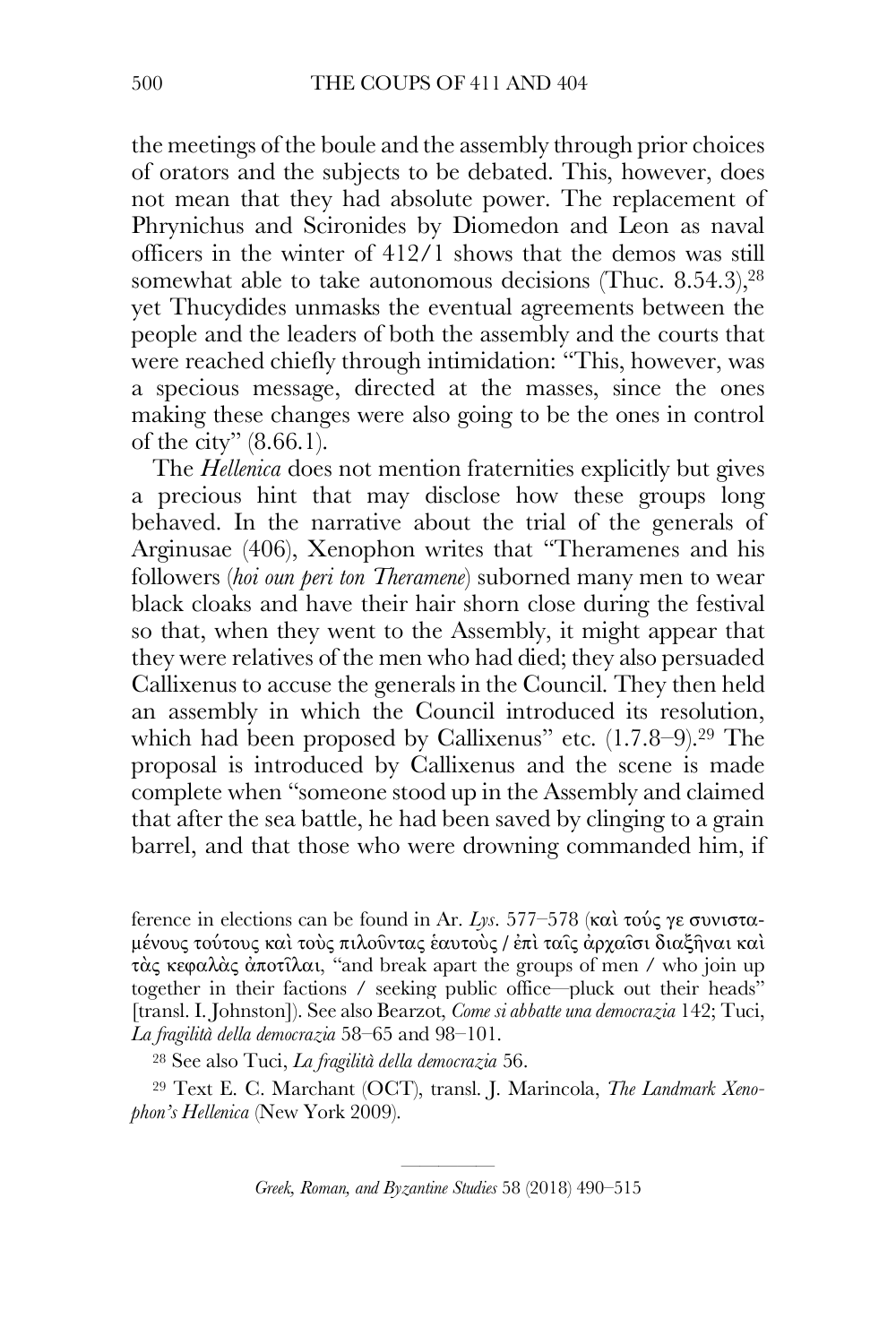he should be saved, to make known to the Athenian people that the generals failed to rescue those men who had fought bravely on behalf of their country" (1.7.11). Xenophon makes explicit what in Thucydides' text remains only suggested, that is, how a fraternity guided by men like Theramenes would behave, and by what methods it achieved its goals. Furthermore, that Theramenes is focused on as the main agent behind the scenes and in so central an episode as this trial does not seem a mere coincidence, as the event is right in the middle of the period between the coups of 411 and 404—seen as a byproduct of the former and a rehearsal for the latter.<sup>30</sup>

Other small hints about fraternities in Xenophon might be found in two other places: in the account of how Theramenes persuaded the Athenians to send him as ambassador to Lysander (*Hell.* 2.2.16), and at the beginning of the account of how the Thirty had been raised to power: "it was decided by the people in the Assembly (*edoxe toi demoi*) to choose thirty men" etc. (2.3.2). One may doubt whether so grave a decision would have been the outcome of a peaceful and unanimous popular sentiment as Xenophon seems to imply, even if *edoxe toi demoi* is to be read as a simple formula for a decree. To find, however, information about how the fraternities actually behaved during the coup of 404 one must turn to Lysias *Against Agoratus* and *Against Era-*

<sup>30</sup> Another instance of fraternities possibly acting behind the scenes might be Euryptolemus' discourse in favor of the generals (*Hell.* 1.7.16–33). Euryptolemus was a cousin of both Alcibiades and Pericles the son of Pericles, one of the generals on trial. Gray, *The Character of Xenophon's Hellenica* 83–91, sees in this discourse "a monument to his *philanthrôpia*." For detailed examinations of the Arginusae episode see Ostwald, *From Popular Sovereignty* 431–445, and Bearzot, *Come si abbatte una democrazia* 80–102. For a close and cogent analysis of the episode "as an insightful account of the institutional virtues, as well as the limits, of *dēmokratia* at Athens" illustrating Xenophon's commitment to Athenian democracy see Gish, in *Xenophon: Ethical Principles* 161–212; for a more nuanced view see Ferrario, in *The Cambridge Companion to Xenophon* 71. On the Socratic influence upon Xenophon's political ideas, especially on "the capacity of democracy to produce effective decisions and good government" see also Ferrario 66.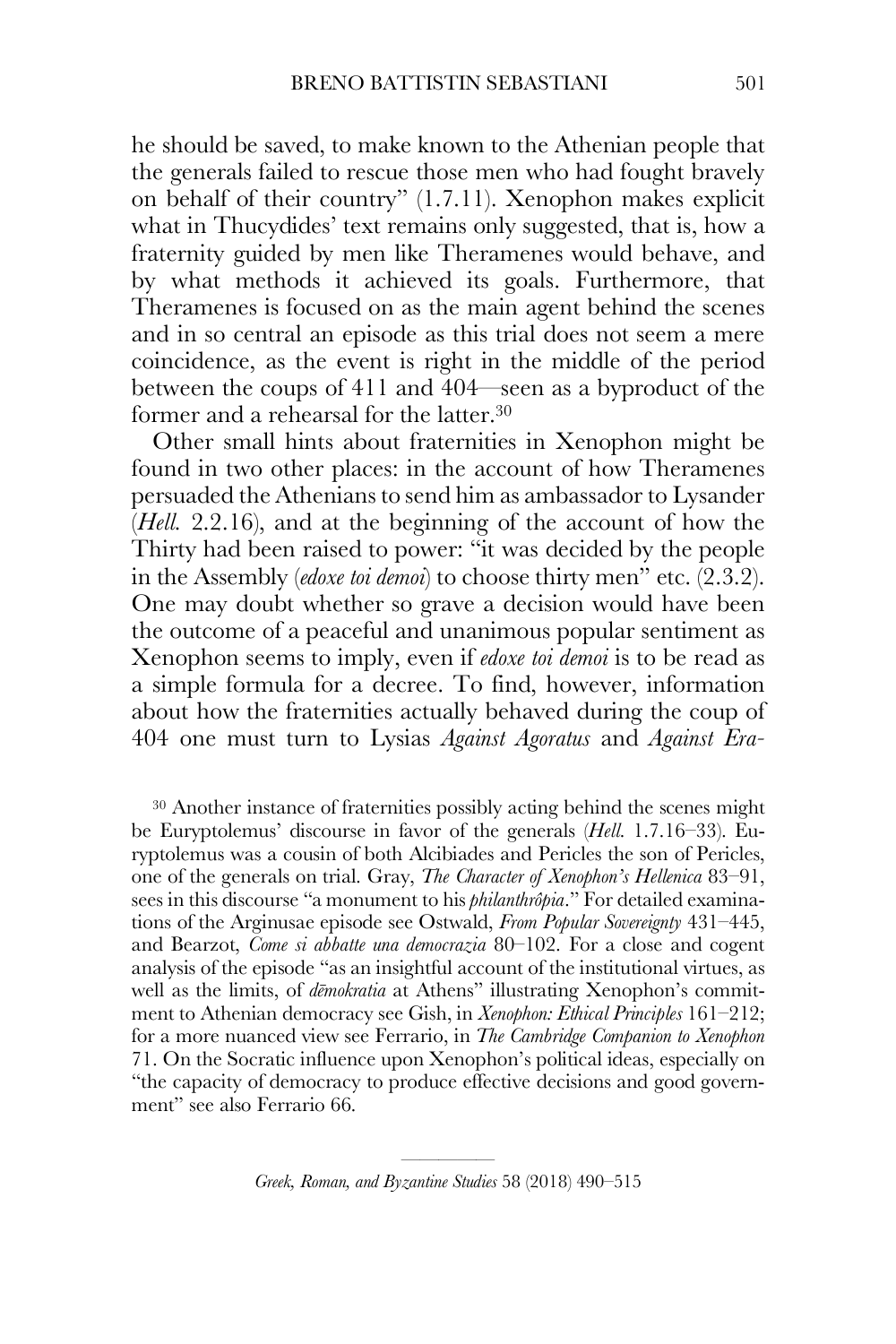*tosthenes*. <sup>31</sup> From *In Eratosthenem* 13, for example, we learn that Critias after Aegospotami may have been involved in plots that would lead to 404. He was then one of the five clandestine ephors, a kind of shadow government whose chief aim was to take control of democratic institutions.32

The second initiative taken by the conspirators in both coups was to insist on *soteria tei polei* (Thuc. 8.53.2) as an urgent matter, the gist of which was a set of austerity measures alleged to promote Athens' financial health under the pretext of military emergency. In 411 those who insisted on it articulated three points, summarized in Peisander's speech to the assembly: adoption of a so-called wiser policy through restricting access to magistracies; attention to salvation rather than to the form of government; and acquiescence in the return of Alcibiades, who would negotiate the King's support (8.53.3; *Ath.Pol.* 29.5). The first point describes the autocratic behavior of the future Four Hundred, which began with the resolution by the ten commissioners "that it should be permitted for any Athenian to propose with impunity whatever motion he wished; and if anyone should indict the proposer for making an unconstitutional (*paranomon*) proposal or should in any other way act to harm him, they would impose heavy penalties on that person" (8.67.2). Depriving anyone of the right to denounce any sort of illegality—the *graphe paranomon*—was the equivalent of paving the way to regime change until then unacceptable.33 The second point became the abolition of *misthos* for any public service except for the troops already mobilized, as well as the restriction of public business in theory to five thousand citizens, but in practice to four hundred among the richest and allegedly ablest (8.65.3).<sup>34</sup> The conspirators' fear of losing something very important seems to have been the main feeling behind these propositions.

<sup>31</sup> Bearzot, *Come si abbatte una democrazia* 434.

<sup>32</sup> Bearzot, *Come si abbatte una democrazia* 405.

<sup>33</sup> Tuci, *La fragilità della democrazia* 142.

<sup>34</sup> When these Five Thousand actually became reality four months later, *misthos* was completely abolished for any public office (Thuc. 8.97.1); see also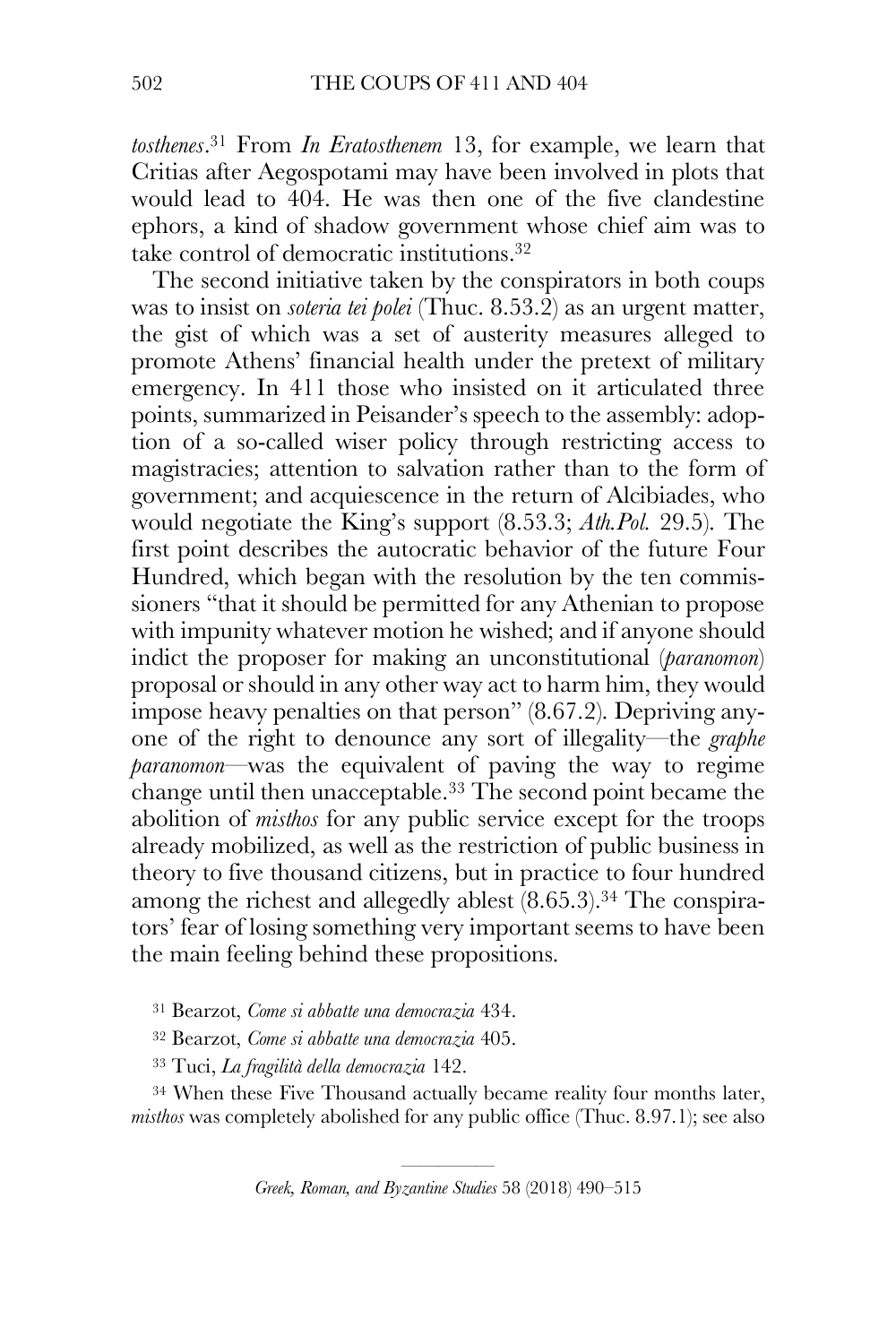The proposal to abolish the democracy, however, was never made explicitly. Rather, the emphasis was always on continuity with the past expressed in pretentiously reassuring language. Peisander, for instance, smoothed out the proposal by suggesting to the assembly "to keep the democracy but not in the same way (*me ton auton tropon*)" (Thuc. 8.53.1, my translation), that is, seeming to propose only a change of their very same regime. The demos realized the trap and gave in to Peisander only "partly in fear and partly in the hope that things could be changed later" (8.54.1). After the assembly at Colonus, however, reality balked their hopes once again. Slight changes in the meaning of certain leading words were a recurrent clue indicating that a broader concrete change was going on: when narrating what happened in Corcyra and then spread all over Greece, for instance, the first symptom of a major change pinpointed by Thucydides was precisely the changes undergone by some specific words.35

Tuci, *La fragilità della democrazia* 77 and 151. On the different perspectives on the Five Thousand by Thucydides and Xenophon see B. J. Dobski, "Athenian Democracy Refounded: Xenophon's Political History in the *Hellenica*," *Polis* 26 (2009) 316–338, at 329.

<sup>35</sup> "Men assumed the right to reverse the usual values in the application of words to actions. Reckless audacity came to be thought of as comradely courage, while far-sighted hesitation became well-disguised cowardice; moderation was a front for unmanliness; and to understand everything was to accomplish nothing. Wild aggression was a mark of manhood, while careful planning for one's future security was a glib excuse for evasion. The troublemaker was always to be trusted, the one who opposed him was to be suspected. The man who devised a successful plot was intelligent, the one who detected it still cleverer; but the man who thought ahead to try and find some different option was a threat to party loyalty and must have been intimidated by his opponents. In short, the way to be praised was to be first in planning an outrage and the cheerleader for others who had never considered it" (3.82.4–5). Analogous strategies were put into practice by opponents of democracy: "Once the democratic meaning of *eleutheria* had firmly established itself, two conceptual strategies were available to opponents of democracy. They could redefine *eleutheria* to exclude the *plethos*, or they could give it—the *eleutheria* of peasants and craftsmen—a pejorative meaning. Both of these strategies were adopted by the great anti-democratic philosophers of classical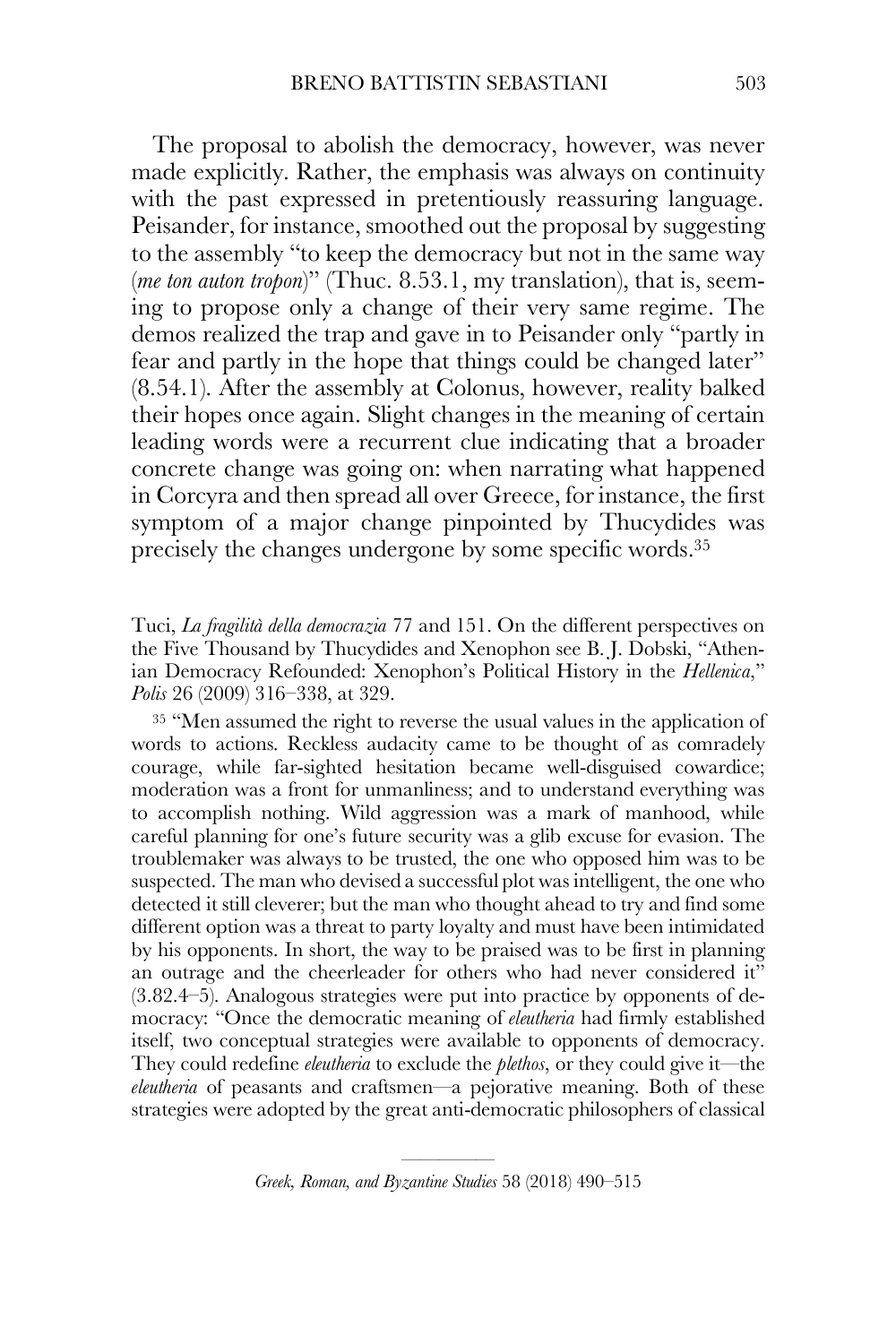Xenophon writes that in the face of Lysander's peace proposal voiced by Theramenes, "Some people spoke in opposition, but many more approved, and in the end they voted to accept the peace" (*Hell.* 2.2.22). The *soteria* slogan against democracy was even more pressing in 404 because of the defeat, and was systematically exploited to undermine popular resistance as had been done in 411.36 A brief and somewhat vague hint of this can be seen when the defeated Athenians sent Theramenes to negotiate with Lysander and he stayed more than three months with the Spartan admiral "waiting for the moment when the Athenians would agree to any proposal because their entire supply of grain would have been consumed" (2.2.16). Also in Critias' accusatory speech Theramenes is charged with both fomenting *tou demou katalysis* (2.3.28) and being a traitor since 411, the coup he is charged with having planned (2.3.30).

Last, the third kind of initiative was violent intimidation, both physically and psychologically, promoted by the conspirators against the demos and made easier because of the absence of the fleet (then stationed at Samos).<sup>37</sup> The situation destroyed the

### times" (Wood, *The Ellen Meiksins Wood Reader* 159).

<sup>36</sup> Bearzot, *Come si abbatte una democrazia* 445.

<sup>37</sup> On the role of violence in both coups see also Simonton, *Classical Greek Oligarchy* 109–120 and chiefly 281: "This is precisely what we see in microcosm in the two different experiences of oligarchic rule in Athens in 411 and 404. The Four Hundred had engaged in selective violence, as other oligarchies were accustomed to do. They had subtly coerced the population through intimidation and clandestine terror, rather than through outward displays of brute force. Even they could not hold onto power, however, largely because of the ruling elite's inexperience with oligarchic cooperation. The lesson for Critias and the Thirty was clear: eliminate any potential opposition in advance via large-scale killings; govern the city like conquered enemy territory, through the use of a garrison; and cultivate an ever-smaller circle of trustworthy followers, whose loyalty can be bought through incrimination if not through genuine allegiance. The Thirty (in fact, the Three Thousand) risked everything on a reign of terror, and it ended in spectacular failure. Other oligarchs watching the debacle might have attempted to draw lessons from the example in the direction of moderation and tolerance, but direct experience would confound their best-laid plans. When faced with life-or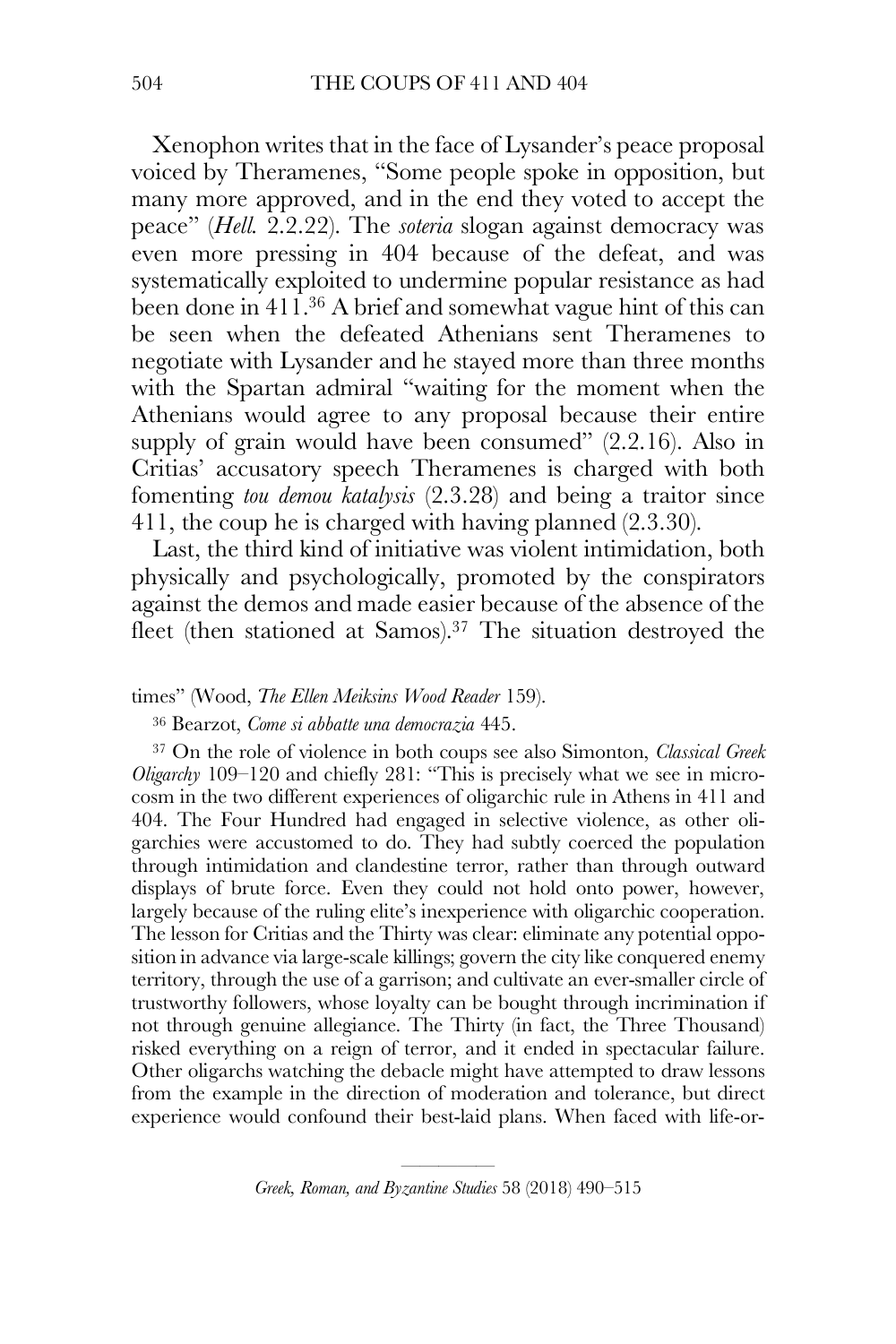balance between assembly members and their leadership. No citizen opposed the conspirators, out of fear of both the number of those involved and the frequent murders never investigated. Among the main coup leaders like Antiphon, Phrynichus, Peisander, and Theramenes, the last three former supporters of democracy.38 Such devious behavior was paradigmatic and recurrent, thus contributing to expanding the ideological confusion and political paralysis of other citizens, and arousing mutual suspicions, which only benefited those directly involved in the plot (Thuc. 8.56.2–5). In such an atmosphere, popular and influential leaders like Androcles (8.65.2) and Hyperbolus (8.73.3) were murdered. "The assembly" therefore "ratified these proposals without a dissenting voice and was immediately dissolved"  $(8.69.1)$ .

In the *Hellenica* Xenophon discusses the elimination of opponents, either physically or not, by means of the systematic juridical prosecutions to which they were first submitted. Lawfare procedures had one great advantage over simple murder: they co-involved the whole body of citizens by exploiting their thirst for justice prompted by the defeat.39 Xenophon's narrative is famous for the long antilogy between Critias and Theramenes and the latter's subsequent condemnation to death (2.3.15– 56).40 It is from Lysias, however, that we come to know about

death crises in their conflicts with the demos, they could not restrain themselves from choosing the more tempting path of reliance on violence."

- <sup>38</sup> On their profiles see also Ostwald, *From Popular Sovereignty* 358–366.
- <sup>39</sup> Bearzot, *Come si abbatte una democrazia* 452–458.

<sup>40</sup> According to Gray, *The Character of Xenophon's Hellenica* 94–99, "Xenophon's approach to the trial is entirely philosophic, for these [*scil*. treachery and loyalty, betrayal and friendship] were the kind of questions that Socrates tried to tackle." See also V. Gray, "Interventions and Citations in Xenophon's *Hellenica* and *Anabasis*," in *Xenophon. Oxford Readings in Classical Studies* (Oxford 2010) 553–572, at 555, on Xenophon's defense of including sayings in history (on Theramenes' jokes when about to die). On the "moral turn of Greek historiography of the fourth century" see Luraghi, in *The Cambridge Companion to Xenophon* 98. T. Rood, "Xenophon's Narrative Style," in *The Cambridge Companion* 263–278, at 269–270, acutely remarks that Xenophon's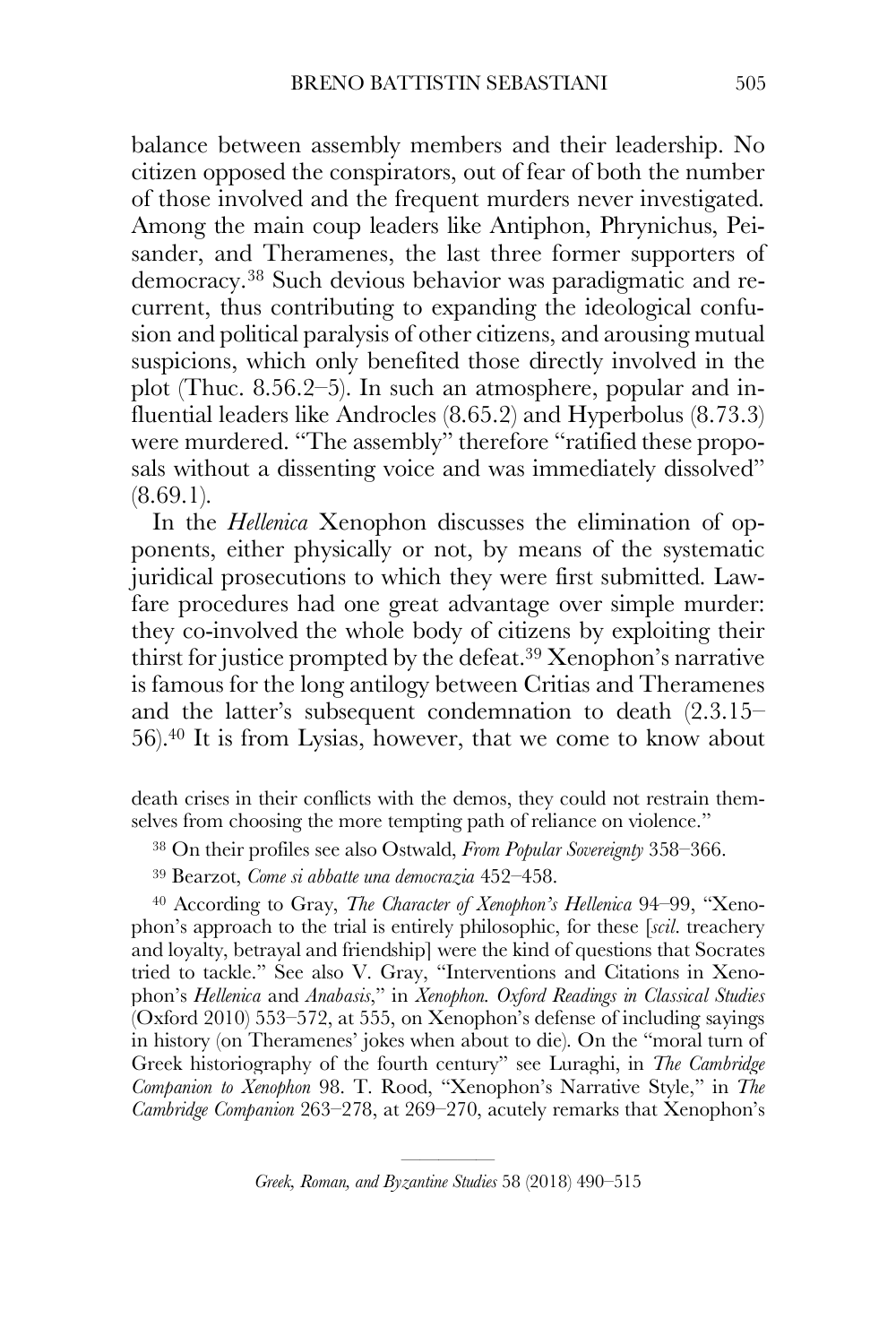analogous elimination of democratic leaders like Cleophon, Strombichides, Dionysodorus, and other *strategoi* and taxiarchs who opposed the ratification of the peace with Sparta (*In Agoratum* 8–16). Xenophon also reports the imprisonment of Archestratus because he proposed that the boule should accept the peace conditions offered by the Spartans (like the destruction of ten stadia of the Long Walls), an act whose immediate effect was to inhibit other analogous proposals (2.2.15). Furthermore, lawfare methods of prosecution and juridical intimidation were not new at all: for example, Cimon and the Areopagites had already been prosecuted in the 460's, which paved the way for the reforms of Ephialtes. And the most notorious case was, of course, Arginusae, so close to the coup (406) as to be seen as a rehearsal for similar initiatives a few years later.

The ruthless violence, however, would be the fingerprint of the Thirty who not by chance were dubbed tyrants. Xenophon writes that "Although they were charged with writing up the laws according to which the city would be governed, they continually postponed writing the laws down and publishing them for all to see. Instead, they established a Council and other offices in an arbitrary manner, as it seemed best to them" (*Hell.* 2.3.11), and that they "began to scheme about what steps they might take that would permit them to run the city however they liked" (2.3.13). These measures were taken after the Thirty had disarmed the people and been assured the support of a Spartan fleet under Callybius, who began a new era of terror on the

"increasingly overt ethical concern" made the narratorial voice more overt, which can be seen in the anecdotal conclusion of the Critias-Theramenes episode. On "the peculiar importance of Socrates to Xenophon" see Dobski, *Polis* 26 (2009) 318. On Critias as "the tyrant *par excellence*," in whose mouth Xenophon makes the government of the Thirty equivalent to a tyranny, "thereby naming for the first time the form of government which best fits the arbitrariness of their actions to date," F. Pownall, "Critias in Xenophon's *Hellenica*," *SCI* 31 (2012) 1–17, at 4. On Xenophon's *enargeia* in the Thirty episode see M. A. Flower, "Xenophon as a Historian," in *The Cambridge Companion* 301–322, at 310–311. See also Wolpert, *Remembering Defeat* 18.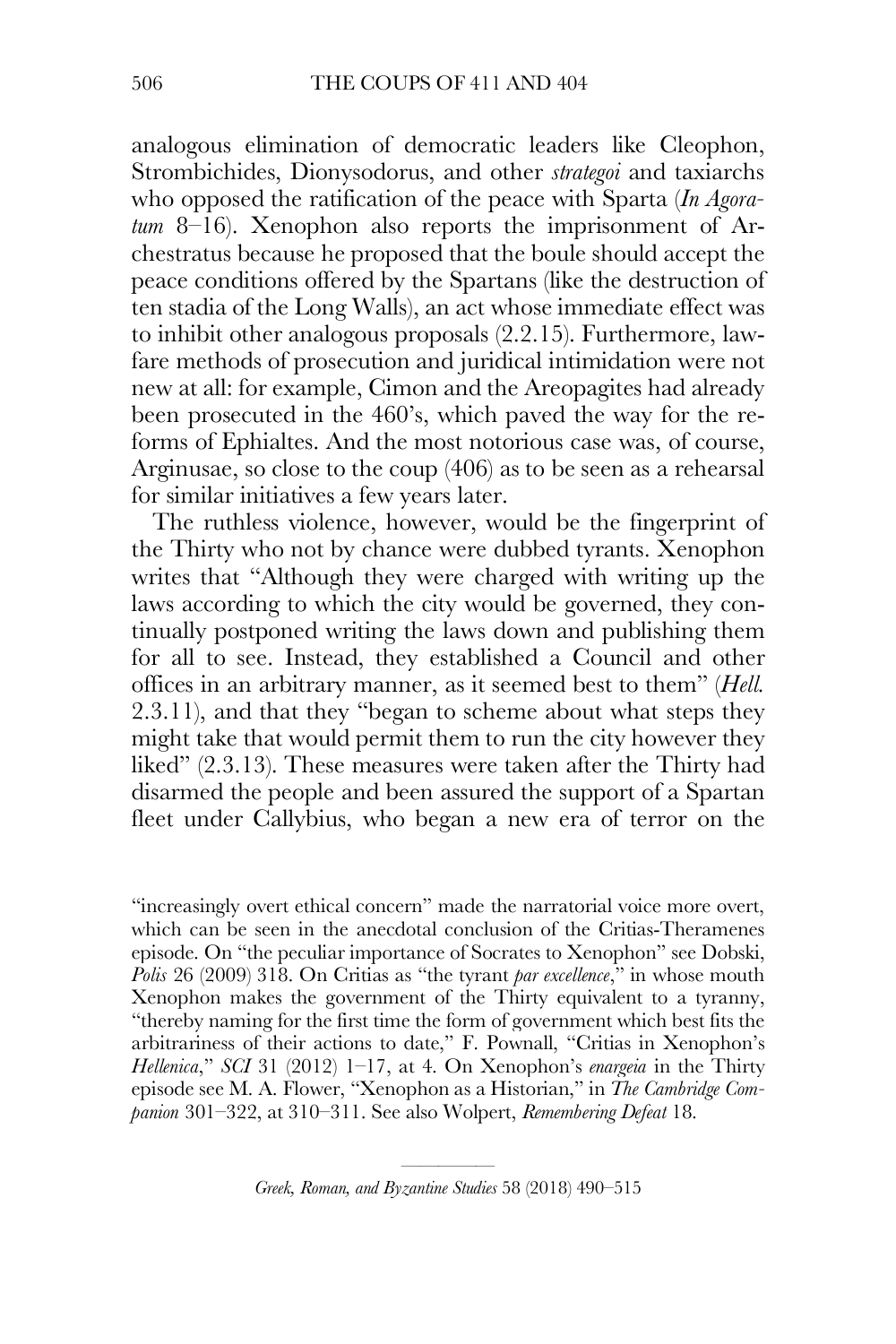democrats.41 According to the *Ath.Pol.*, the repression promoted by the Thirty killed 1500 persons (35.4; Xen. *Hell.* 2.3.15–16).

# *Resistance*

In 411, however, the sailors sent by Athens to Samos one year before to promote a democratic revolution (Thuc. 8.21.1) revolted under the leadership of Thrasybulus. <sup>42</sup> These men constituted the main democratic contingent of the city and were the opponents most feared by the conspirators, who felt confident to act only because they were absent from the city.43 The sailors organized an assembly, deposed the officials suspected of collaboration with the coup, and chose new ones, among whom were Thrasybulus and Thrasylus.

In a remarkable passage equivalent to a transcript of the proceedings and decisions then taken, Thucydides reports that "Men stood up in the meeting and offered each other various forms of encouragement, in particular that there was no need to lose heart because the city had revolted from them. This was a case of the smaller number breaking away from the larger; they were the majority, and they were also the better resourced in every respect. After all, they had possession of the whole fleet, and they would force the other cities in the empire to make their contributions just as if they were based at Athens. In Samos they

<sup>41</sup> Bearzot, *Come si abbatte una democrazia* 408–409.

<sup>42</sup> Wolpert, in *The Oxford Handbook to Thucydides* 187.

<sup>43</sup> Bearzot, *Come si abbatte una democrazia* 192. Teergarden's inference that "fear felt by the leaders of the regime for the Athenian naval forces stationed at Samos was the ultimate cause for the collapse of the regime of the Four Hundred" (*Death to Tyrants!* 26) does not precisely correspond to what Thuc. 8.72.2 writes: "So with these and other instructions on what it was appropriate to say, the Four Hundred dispatched the men immediately after establishing themselves in office. Their fear—a justified one as it turned out—was that a mob of sailors would not want to remain under an oligarchical system, and that if trouble started there at Samos it would lead to their own removal" (ἄλλα τ' ἐπιστείλαντες τὰ πρέποντα εἰπεῖν ἀπέπεµψαν αὐτοὺς εὐθὺς µετὰ τὴν ἑαυτῶν κατάστασιν, δείσαντες µή, ὅπερ ἐγένετο, ναυτικὸς ὄχλος οὔτ' αὐτὸς µένειν ἐν τῷ ὀλιγαρχικῷ κόσµῳ ἐθέλῃ, σφᾶς τε µὴ ἐκεῖθεν ἀρξαµένου τοῦ κακοῦ µεταστήσωσιν).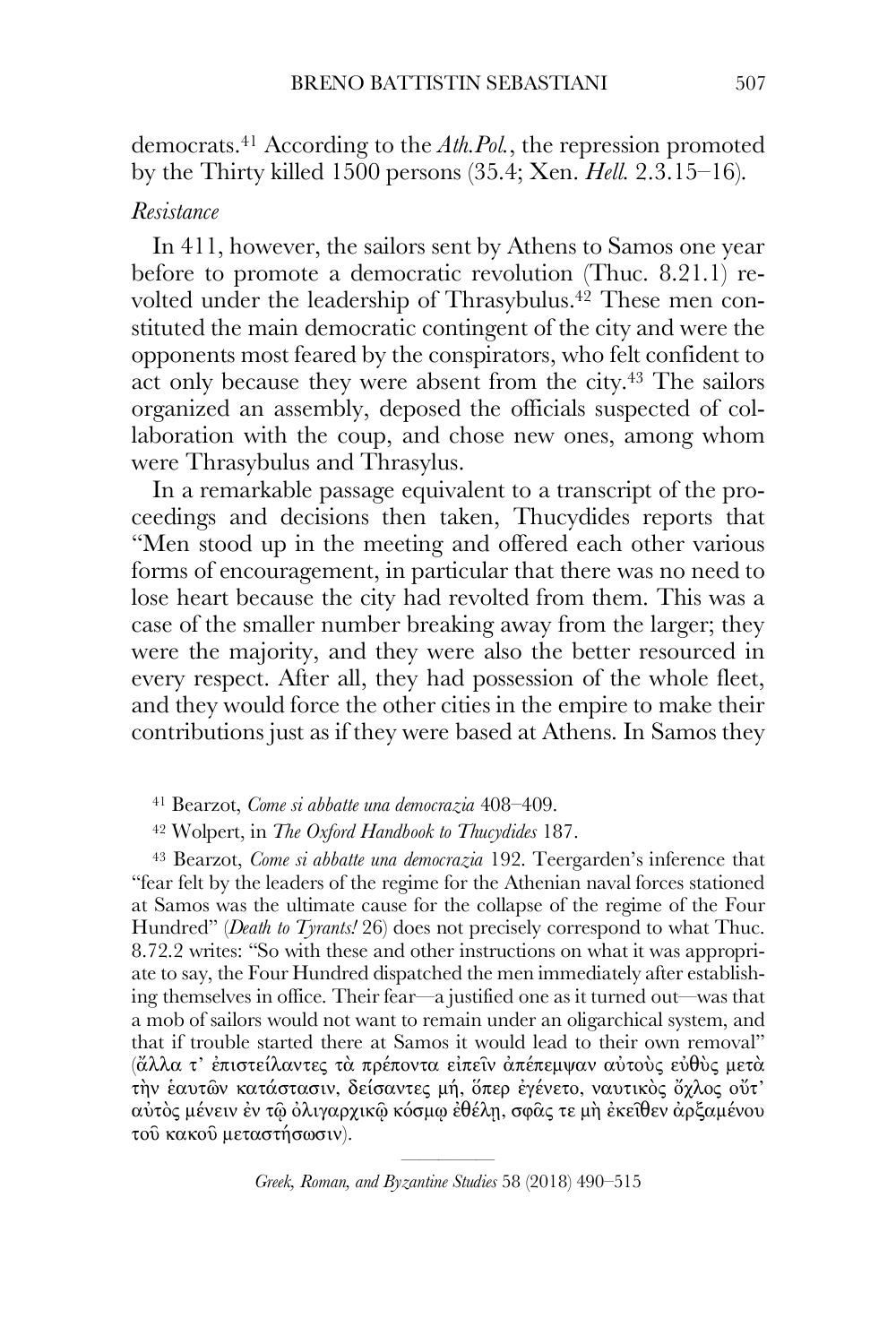also had a city that was by no means weak, but one that had come very close to taking control of the sea from the Athenians when it had fought a war with them. (…) Indeed, in that respect the Athenians were actually at fault in abolishing the ancestral laws, while they were the ones preserving them and they would try to make the others do the same" (8.76.3–4 and 6).

The sailors were absolutely aware of democracy's golden rule —the majority principle—of its material fundaments and of the legality of their own action. At the same time, the quick, effective, and democratically acquired leadership of Thrasybulus and Thrasylus enabled a calm, rational, and unified management of their own situation. Thrasybulus then called Alcibiades back to Samos, and he promised the soldiers help from Tissafernes  $(8.81-82)$ .

When the embassy sent by the Four Hundred to Samos (8.72.1) came back to Athens and reported the promises of Alcibiades to restore the democracy through the Five Thousand (8.86), some of the conspirators felt encouraged to overtly criticize the situation. Theramenes and Aristocrates were among the most afraid of Alcibiades and the sailors. The proposition of a moderate government effectively in the hands of five thousand citizens is harshly criticized by Thucydides as a mere pretext by which the conspirators aimed at leading the demos without caring for democracy: "this form of words was just their political pretense. Most of them were drawn through personal ambition into a mode of behavior that is sure to end up destroying any oligarchy that emerges from a democracy. Right from the first day they not only all fail to consider themselves equals, but each thinks he deserves the very first place himself. Whereas under a democracy an election is held and a person can bear the result more easily, telling himself that he was not defeated by his peers. What most clearly spurred these men on was the strength of Alcibiades' position at Samos and their own belief that the oligarchy would not be an enduring one. Each of them was therefore contending to establish himself as the foremost champion of the people" (8.89.3–4).

Those among the Four Hundred who most fiercely opposed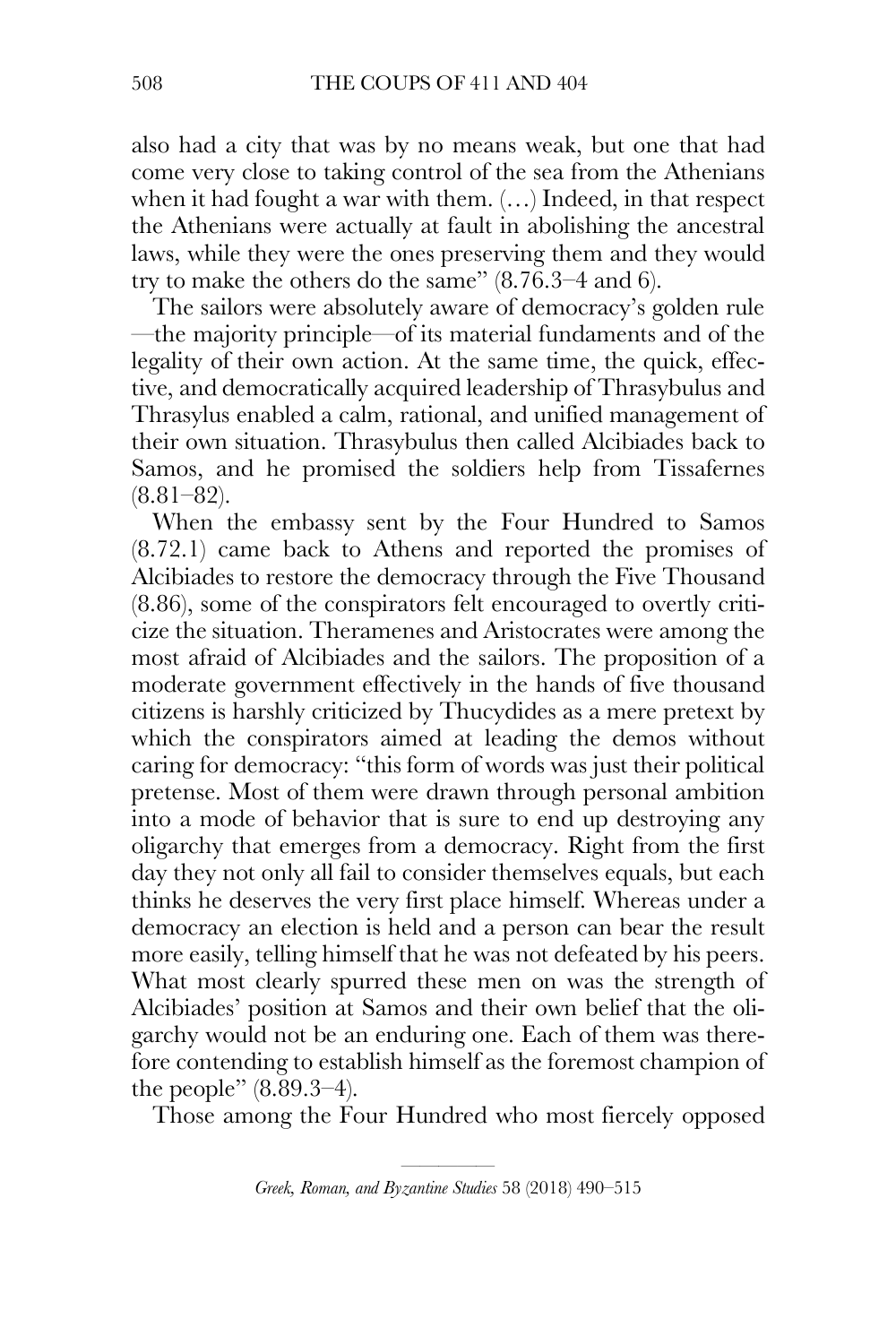this conduct, like Antiphon, Phrynichus, Peisander, and Aristarchus, did not hesitate in negotiating surrender with the Spartans (8.90). "But then Phrynichus, after his return from the mission to Sparta, was struck down in a planned move by one of the border-guards in the market-place, at a time when it was very crowded" (8.92.2). Foreseeing the pretext and quickly realizing how fragile the coup was, Theramenes once again changed sides. Once encouraged to act, he incited the hoplites in the Piraeus to demolish the fortress which the oligarchs had built both to protect themselves from the people and to be used by the Spartans when they vanquished the city (8.92–93).

Thrasybulus and Theramenes are central characters for both Thucydides and Xenophon. In the latter's narrative, Thrasybulus commands the resistance in the Peiraeus (403) and struggles with Pausanias (*Hell.* 2.4.34), then manages to reconcile the rebels with the city inhabitants by restoring and preserving the ancestral laws (*tois arkhaiois tois nomois*, 2.4.42). This was the turning point from which the city could reorganize itself. As in Thucydides, so in Xenophon Thrasybulus is the main articulator of a genuinely democratically inspired resistance. Theramenes, on the other hand, is the man who in both contexts seems to have striven to moderate the conspirators' growing violence. On both occasions, however, the suspicion of having acted for his own benefit persisted; and in the last one, it seems to have been behind his condemnation to death (2.3.15–56).<sup>44</sup>

Besides Thrasybulus and Theramenes, another voice in Xenophon's narrative important in striving to conciliate the disputing parties in the city was Cleocritus. Immediately after the battle of Munychia, in which the Thirty had been beaten and Critias died, he made an appeal to salvation (*soteria*), liberty (*eleutheria*), and peace (*eirene*) (2.4.20–22), even though the result was not exactly what he had in mind: "This was his speech, and the re-

<sup>44</sup> On the complexities of Theramenes' portrait by Xenophon see Wolpert, *Remembering Defeat* 10.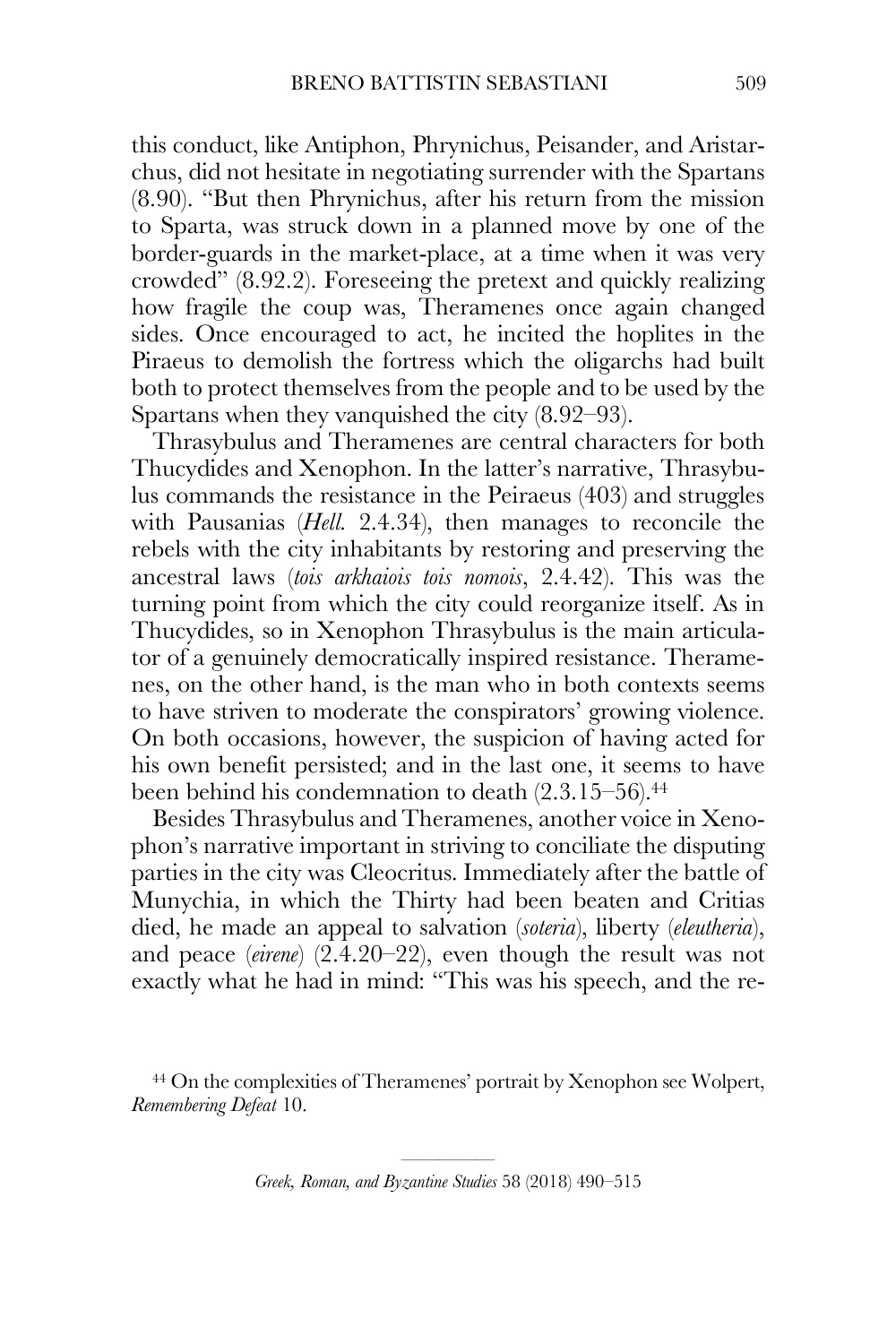maining leaders of the Thirty, affected by his words, led those who had marched out with them back to the city" (2.4.22).<sup>45</sup>

## *Parallels*

Trying to fill Thucydides' and Xenophon's shoes, this brief survey may suggest some broader parallels between both coups as well as their relevance to understanding the conservative turns they usually emblematize. The sketch on coup techniques summarizes some scaffoldings of any attempt to abate a democracy. These attempts are grounded in three similarities with deep roots in economic issues. First, they show how decisive economic power can be in relation to both political and juridical affairs. In a moment when the virtual balance between the rich and the rest of the Athenian free manpower seemed to be at stake, the former acted openly and directly to preserve their own position.46 To them, the democratic system seemed exhausted and based on exactions whose main target was they themselves only. People with much to lose invariably take advantage of a situation perceived as economically threatening or critical, in order to trigger changes to their own benefit. Second, these attempts show how ideological pressure promoted by this economic power avails itself of a critical economic situation precisely because it controls propaganda channels. Economic power backs

<sup>45</sup> Bearzot, *Come si abbatte una democrazia* 505 and 522–523. On the religious aspects of Cleocritus' discourse: Gray, *The Character of Xenophon's Hellenica* 101– 103. On how the oath of Demophantus "helped facilitate the large-scale mobilization against the Thirty Tyrants" see Teergarden, *Death to Tyrants!* 43– 44.

<sup>46</sup> On the relative economic equality in classical Athens as a condition for direct democracy see Patriquin, *Economic Equality and Direct Democracy*. His book echoes what was virtually implied in Wood's thoughts, e.g. "As long as direct producers remained free of purely 'economic' imperatives, politicallyconstituted property would remain a lucrative resource, as an instrument of private appropriation or, conversely, a protection against exploitation; and, in that context, the civic status of the Athenian citizen was a valuable asset which had direct economic implications. Political equality not only coexisted with, but substantially modified socio-economic inequality, and democracy was more substantive than 'formal'" (*The Ellen Meiksins Wood Reader* 184).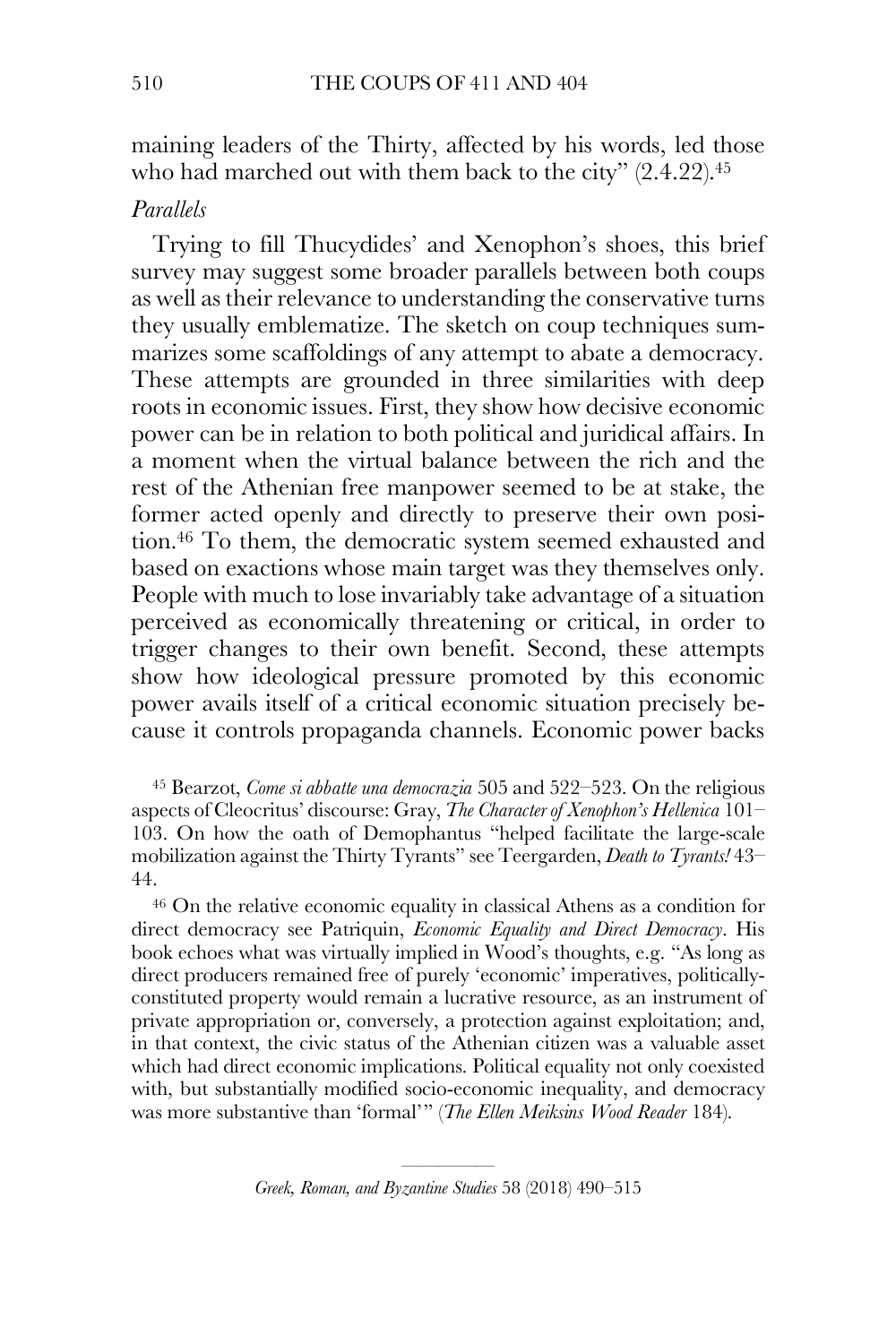itself up by core ideological notions carefully promoted and whose preservation it is quick to assure through legal or forcible coercion, depending on its necessity rather than on ethical considerations toward those who would be targeted by these constraints. By fomenting fear and suspicion, probably of the same kind as that which its own members feel towards their fellow citizens, this power tried to enforce what actually benefited almost exclusively its very same sharers. And third, they show also how systematic violence, either overtly physical or in its several lawfare forms, is always at hand when that economic power realizes itself to be under threat, even if an apparently minimal threat. In both 411 and 404 the conspirators took advantage of extremely fragile moments for the city and exploited the vulnerability of direct democratic practices to accomplish manipulation.<sup>47</sup> It was not by chance that they began by quickly restricting the right to free expression and controlling what could be publicly voiced or not. Once at the head of the city, they governed so as to preserve in few hands the ever-fewer resources still available. Thus, they deliberately shuffled the notions of political practice and management, employing the former merely to mask the controlling intentions of the latter. Instead of dialogue and balance between demands and concessions, violent intimidation and restriction of the public sphere to a few were made the rule, in circumstances of growing scarcity of money for manpower and of pressure on the citizens who possessed it.<sup>48</sup>

Accordingly, conservative turns seem to display a recurrent pattern readable in both narratives. They are organized with the same and only aim: controlling politics to make higher the wall between the rich and the rest, so preserving, if not even reinforcing, the formers' previous situation. The more they try to somehow disguise it, the more one will suspect what is really at stake—how to drain anything off from the majority into the hands of the few, and to preserve the latter from the necessary

<sup>47</sup> Tuci, *La fragilità della democrazia* 215–216.

<sup>48</sup> Forsdyke, in *The Greek Polis and the Invention of Democracy* 238; Tritle, in *The Greek Polis* 300–308.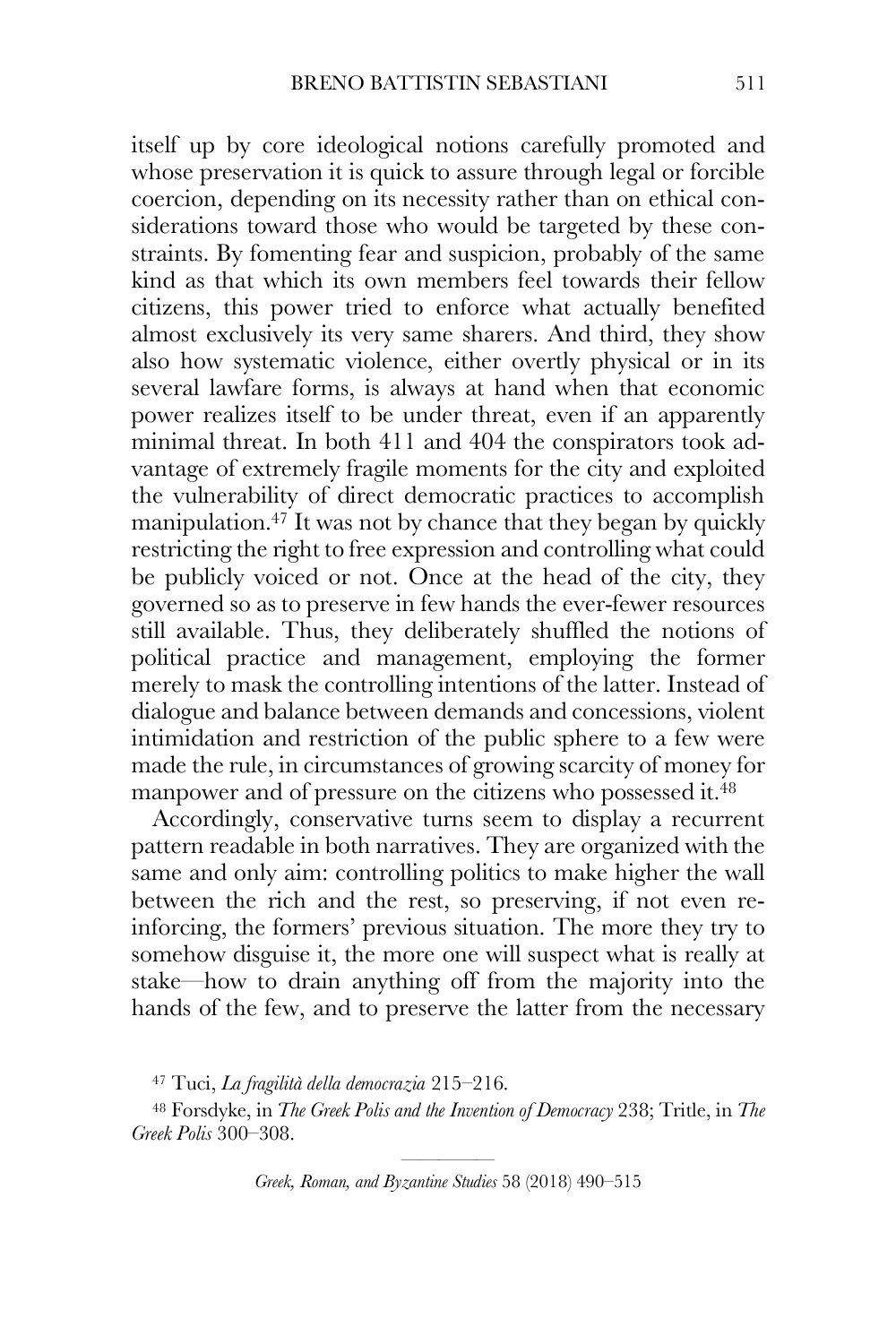demands of the former—a road which leads to isolation and mutual destruction, whether at the beginning or the end of a warlike period. Yet if the relative economic equality presupposed as a foundation of direct democracy is overtly upset by the rich when they feel under pressure, it is only the conscious political action of the rest of the population that could restore the original balance—exactly what the sailors promoted. Striving for democracy and its necessary commitment to collective and cooperative efforts is still the only path leading to justice and peace—quite the opposite of the Athenian situation right after each coup. When conservative turns and post-truths combine they actually have never been separate—it is time to ask whom inequality benefits and how to stop the *kakotropia* (lit. "evil-turn," the word Thucydides employed to describe the situation in Greece after a long series of coups, 3.83.1). L. Patriquin's chief conclusion addresses the main problem underlying both coups: "[i]f Athenian democracy teaches anything it is that struggle for relative equality on the 'material plane' is essential if we are to move beyond forms of public decision-making that disproportionately benefit society's elite. In short, economic democracy is a necessary prerequisite of political democracy. Without the former, the latter cannot exist."49 In other words, in ancient Athens democracy was a plea for economic justice assured by political participation grounded in social equality, features abhorred by oligarchic-aristocratic classes.<sup>50</sup>

From the sketch on resistance, two points deserve to be highlighted. First, fragility and generalized mutual suspicions are inherent to a coup such as those analyzed and also contribute to its ruin from within. Second, and by far the more important, the

#### <sup>49</sup> Patriquin, *Economic Equality and Direct Democracy* 82.

<sup>50</sup> On differences between ancient and modern democracies see Wood's reflections, *The Ellen Meiksins Wood Reader* 185 and chiefly 192–220; P. Liddel, "Democracy Ancient and Modern," in R. K. Balot, *A Companion to Greek and Roman Political Thought* (Malden 2009) 133–148, at 143–147; P. Wagner, "Transformations of Democracy: Towards a History of Political Thought and Practice in Long-Term Perspective," in *The Greek Polis* 47–68.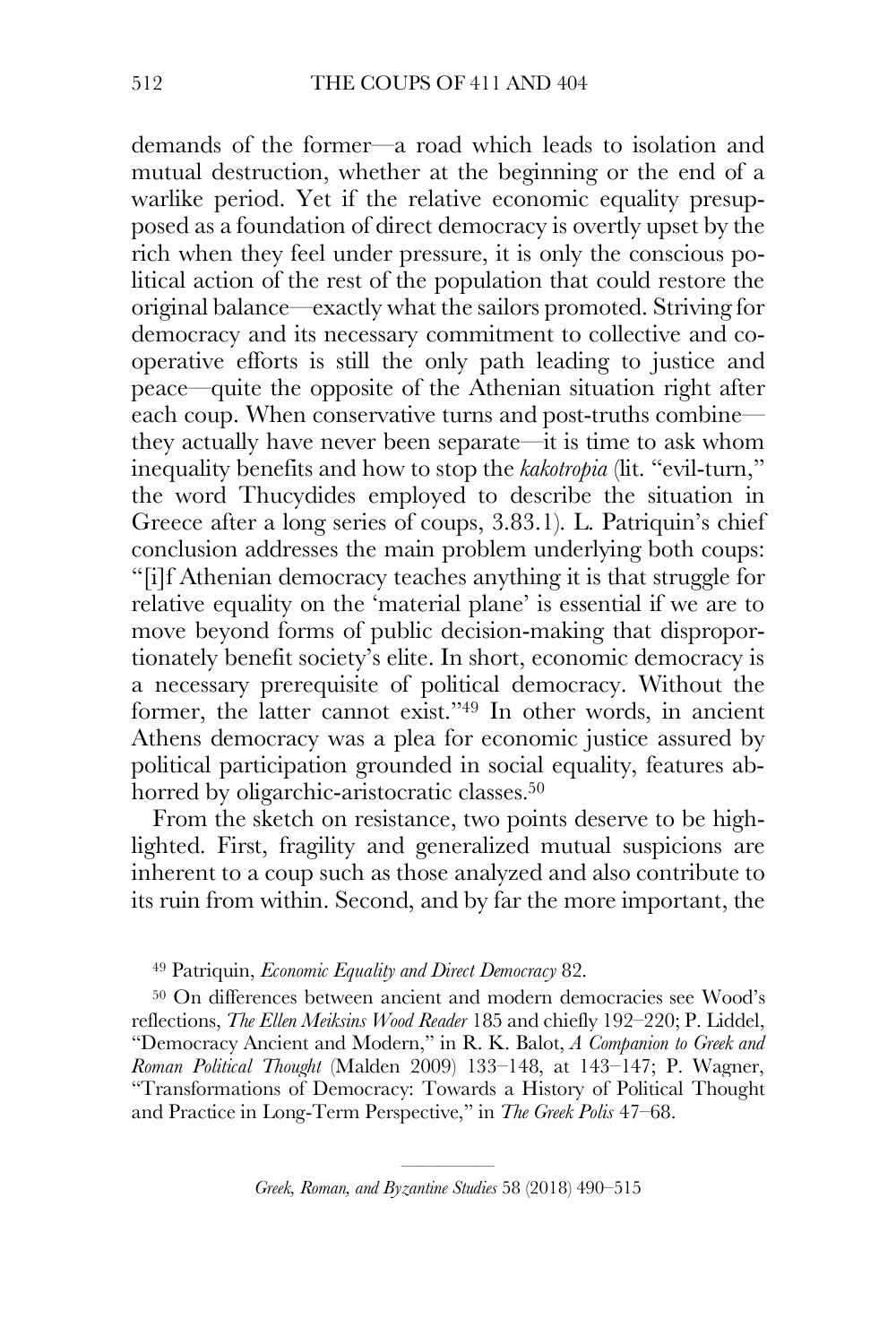resistance was organized from its beginnings in a cooperative way by men who quickly realized that they had everything to lose with the extinction of democracy.<sup>51</sup> This independent class of free producers—now chiefly formed by sailors, the backbone of Athens' imperialistic free manpower—were the most affected by the non-laboring oligarchic-aristocratic classes which favored both coups.52 They knew that the end of the war in such an oligarchic turn would exclude them not only from public office but chiefly from the livings they made through that very war. And they also quickly realized how to find their own democratic ways to counteract those authoritarian, violent, and excluding impositions: collective organization and responsive action. Only a clear-cut counter-project, a narrative informed by genuine democratic ideals with the same strong persuasive appeal, can counterbalance initiatives like those that led to the coups; $53$ merely denouncing their noxious effects had not been enough.

<sup>51</sup> In opposition to the myth that slaves and metics constituted the labourforce of Athens, Wood remarked that "the distinctive characteristic of Athenian democracy was not the degree to which it was based on dependent labour, the labour of slaves, but on the contrary, the extent to which it *excluded* dependence from the sphere of production, that is, the extent to which production rested on free, independent labour, to the exclusion of labour in varying forms and degrees of juridical dependence or political subjection. Athenian slavery, then, must be explained in relation to other forms of labour which were *ruled out* by the democracy. It should be treated not as the productive base of the democracy, but rather as a form of dependence permitted and encouraged by a system of production dominated by free and independent producers, and growing, as it were, in the interstices of that system" (*The Ellen Meiksins Wood Reader* 88–89).

<sup>52</sup> "[A] conflict which expressed itself particularly in a political opposition between, on the one hand, rich citizens, who felt victimized by the democratic *polis*, the role it gave banausics, its redistributive function extracting funds from the rich and conferring public payments on the poor; and, on the other hand, poorer citizens who stood to gain from the institutions of the democracy, its checks on the rich and its diversion of surplus-product to subsidize the political and judicial activities of the poor" (Wood, *The Ellen Meiksins Wood Reader* 103).

<sup>53</sup> On alternatives, clarification of important questions, and in general much food for thought, see Wood, *The Ellen Meiksins Wood Reader* 286–310.

<sup>—————</sup> *Greek, Roman, and Byzantine Studies* 58 (2018) 490–515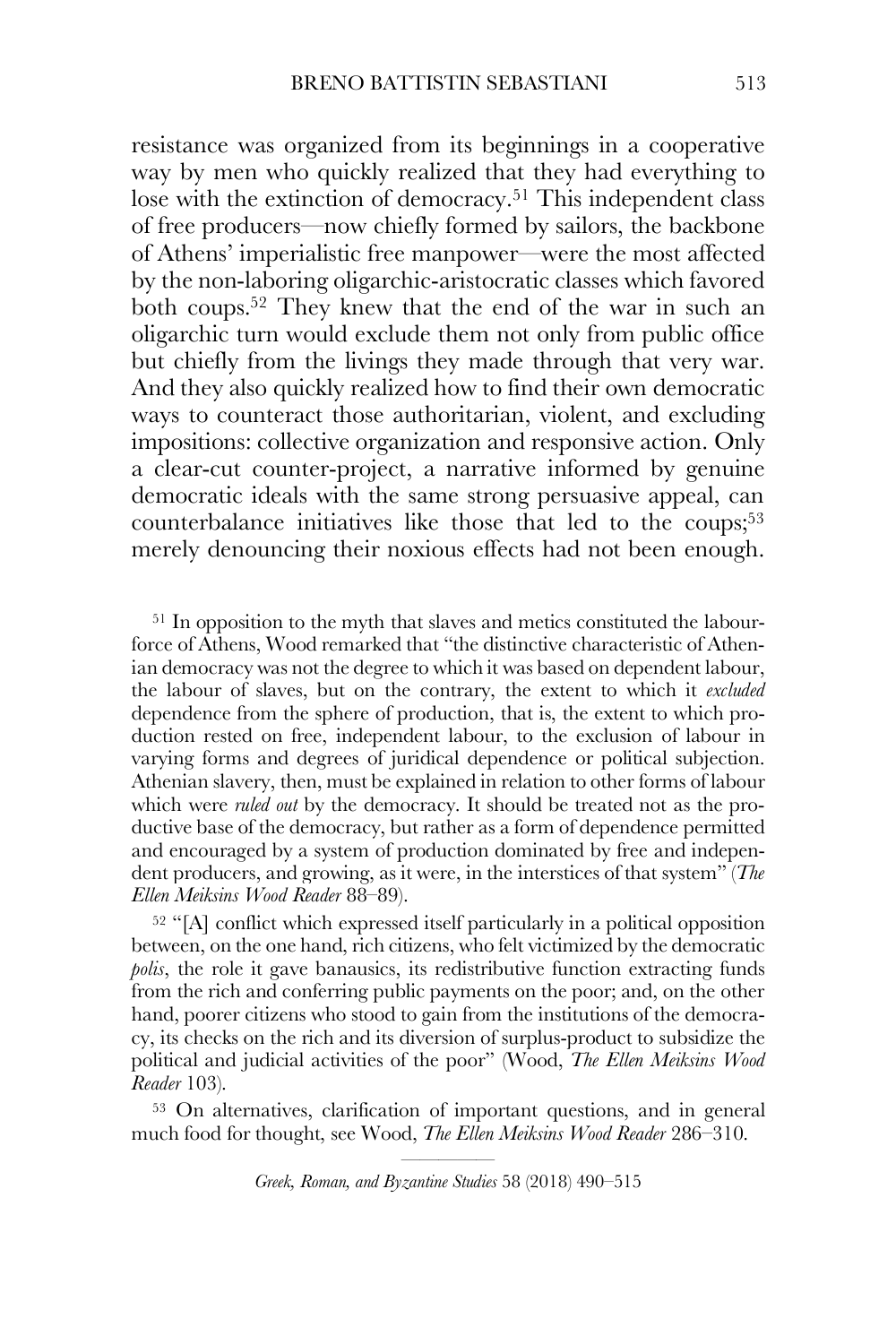Both in 411 and 404 the democratic leaders insisted on the recovery of the *patrioi nomoi*, the Athenian ancestral constitution. It was not a brand new project, but at least it had the advantage of making clear who would be harmed if oligarchies triumphed.

Such projects and actions, however, would not be known if men like Thucydides and Xenophon had not decided to register them. To choose to narrate, instead of simply observing and remaining silent, is in itself one necessary first step toward solutions for problems currently experienced. Today, to choose to remain alert and narrate observable phenomena, that is, deciding to instill meaning into situations which otherwise would remain whimsical, then be forgotten, in order that others may be able to reflect upon them and thus improve their own lives as in a continuous chain of creative solidarity, is also a way to resist collectively. Realizing what was meant by living in ancient democracy amid its inextricable social, economic, and political constituents, how different it was from its alleged modern homonym, and how valid and possible it is to strive for an analogous contemporary way of life, is perhaps the major example one can extract from reading these narratives.

Beyond the socio-historical parallels, one can extract from Thucydides' and Xenophon's narratives a broader historiographical one that pinpoints the very reason underwriting the kind of analysis this paper intends to convey. The perception that narratives are forms of attributing and conveying meaning to experiences is a recent one, but at the same time it would be difficult to disprove that historians so deeply imbued with their tasks as were Thucydides and Xenophon have not caught at least a glimpse of this idea.54 To attain this seems to require a

<sup>54</sup> Further discussion and references (specifically concerning Thucydides and Polybius) in B. B. Sebastiani, *Fracasso e verdade na recepção de Políbio e Tucídides* (Coimbra/São Paulo 2017). While methodological and/or authorial declarations from Xenophon are particularly rare and inconclusive, one recalls almost immediately the famous Thucydidean paragraphs 1.22 and 5.26 where the historian employs systematically the first person to discuss limits and potentialities of what today we know as his methodology.